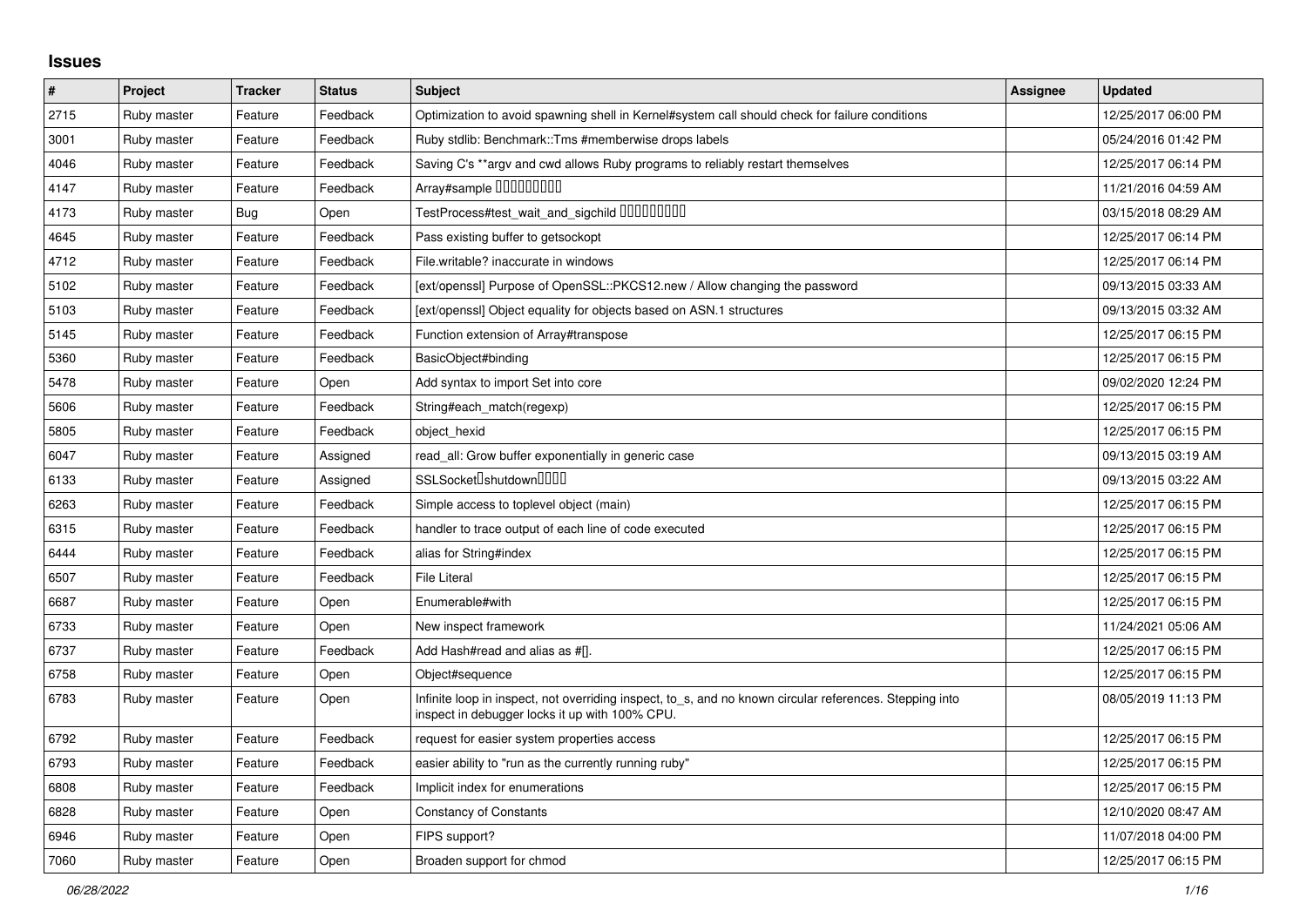| $\vert$ # | Project     | <b>Tracker</b> | <b>Status</b> | Subject                                                                                                                    | Assignee | <b>Updated</b>      |
|-----------|-------------|----------------|---------------|----------------------------------------------------------------------------------------------------------------------------|----------|---------------------|
| 7082      | Ruby master | Feature        | Open          | Process.kill 0 in windows can return spurious success                                                                      |          | 12/25/2017 06:15 PM |
| 7106      | Ruby master | Feature        | Open          | FileUtils.touch should allow touching the symlink itself rather than the file the link points to                           |          | 12/25/2017 06:15 PM |
| 7114      | Ruby master | Feature        | Feedback      | New classes: `HumanTime::LocalTime`, `HumanTime::Duration`                                                                 |          | 12/25/2017 06:15 PM |
| 7220      | Ruby master | Feature        | Open          | Separate IO#dup, StringIO#initialize_copy from dup(2)                                                                      |          | 12/10/2020 08:47 AM |
| 7240      | Ruby master | Feature        | Feedback      | Inheritable #included/#extended Hooks For Modules                                                                          |          | 12/25/2017 06:15 PM |
| 7250      | Ruby master | Feature        | Open          | A mechanism to include at once both instance-level and class-level methods from a module                                   |          | 12/25/2017 06:15 PM |
| 7340      | Ruby master | Feature        | Open          | 'each with' or 'into' alias for 'each with object'                                                                         |          | 12/25/2017 06:15 PM |
| 7341      | Ruby master | Feature        | Open          | Enumerable#associate                                                                                                       |          | 12/25/2017 06:15 PM |
| 7384      | Ruby master | Feature        | Open          | Rename #each_with_object to #each_with                                                                                     |          | 12/25/2017 06:15 PM |
| 7545      | Ruby master | Feature        | Open          | Make Range act as a "lazy ordered set"                                                                                     |          | 12/10/2020 08:49 AM |
| 7708      | Ruby master | Feature        | Open          | support for patches list                                                                                                   |          | 12/25/2017 06:15 PM |
| 7747      | Ruby master | Feature        | Open          | Expanded API for Binding semantics                                                                                         |          | 12/23/2021 11:43 PM |
| 7796      | Ruby master | Feature        | Feedback      | Hash#keys should return a set                                                                                              |          | 12/10/2020 08:49 AM |
| 7845      | Ruby master | Feature        | Open          | Strip doesn't handle unicode space characters in ruby 1.9.2 & 1.9.3 (does in 1.9.1)                                        |          | 12/23/2021 11:43 PM |
| 7895      | Ruby master | Feature        | Open          | Exception#backtrace_locations to go with Thread#backtrace_locations and Kernel#caller_locations                            |          | 12/23/2021 11:43 PM |
| 7981      | Ruby master | Feature        | Open          | ruby does not respect --                                                                                                   |          | 02/28/2013 02:49 PM |
| 7986      | Ruby master | Feature        | Feedback      | Custom case statement comparison method                                                                                    |          | 12/10/2020 08:50 AM |
| 8027      | Ruby master | Feature        | Feedback      | add the possibility to raise an exception in #included, #extended, #prepended, #inherited and break the<br>calling feature |          | 06/02/2013 03:22 PM |
| 8046      | Ruby master | Feature        | Open          | allow Object#extend to take a block                                                                                        |          | 12/25/2017 06:15 PM |
| 8062      | Ruby master | Feature        | Feedback      | Argument error stack trace to specify the 'called' method                                                                  |          | 12/25/2017 06:15 PM |
| 8077      | Ruby master | Feature        | Feedback      | Returning Dir objects from C extensions                                                                                    |          | 07/15/2019 10:48 PM |
| 8088      | Ruby master | Feature        | Open          | Method#parameters (and friends) should provide useful information about core methods                                       |          | 12/23/2021 11:43 PM |
| 8172      | Ruby master | Feature        | Feedback      | IndexError-returning counterparts to destructive Array methods                                                             |          | 12/30/2019 07:19 PM |
| 8184      | Ruby master | Feature        | Open          | Avoid the creation of meaningless ranges (nil, false, true)                                                                |          | 03/29/2013 11:16 PM |
| 8185      | Ruby master | <b>Bug</b>     | Open          | Thread/fork issue                                                                                                          |          | 12/30/2019 03:00 AM |
| 8206      | Ruby master | Feature        | Open          | Should Ruby core implement String#blank?                                                                                   |          | 04/28/2016 02:05 PM |
| 8258      | Ruby master | Feature        | Feedback      | Dir#escape_glob                                                                                                            |          | 12/23/2021 11:40 PM |
| 8259      | Ruby master | Feature        | Open          | Atomic attributes accessors                                                                                                |          | 12/23/2021 11:43 PM |
| 8269      | Ruby master | Feature        | Feedback      | stdlib: Add Find.each_file to accompany Find.find                                                                          |          | 06/02/2013 03:53 PM |
| 8272      | Ruby master | Feature        | Open          | Transfer feature tracking to CommonRuby                                                                                    |          | 12/23/2021 11:40 PM |
| 8275      | Ruby master | Feature        | Open          | Add Module#public_const_get                                                                                                |          | 12/23/2021 11:43 PM |
| 8291      | Ruby master | Feature        | Open          | Allow retrieving the root Fiber of a Thread                                                                                |          | 12/23/2021 11:43 PM |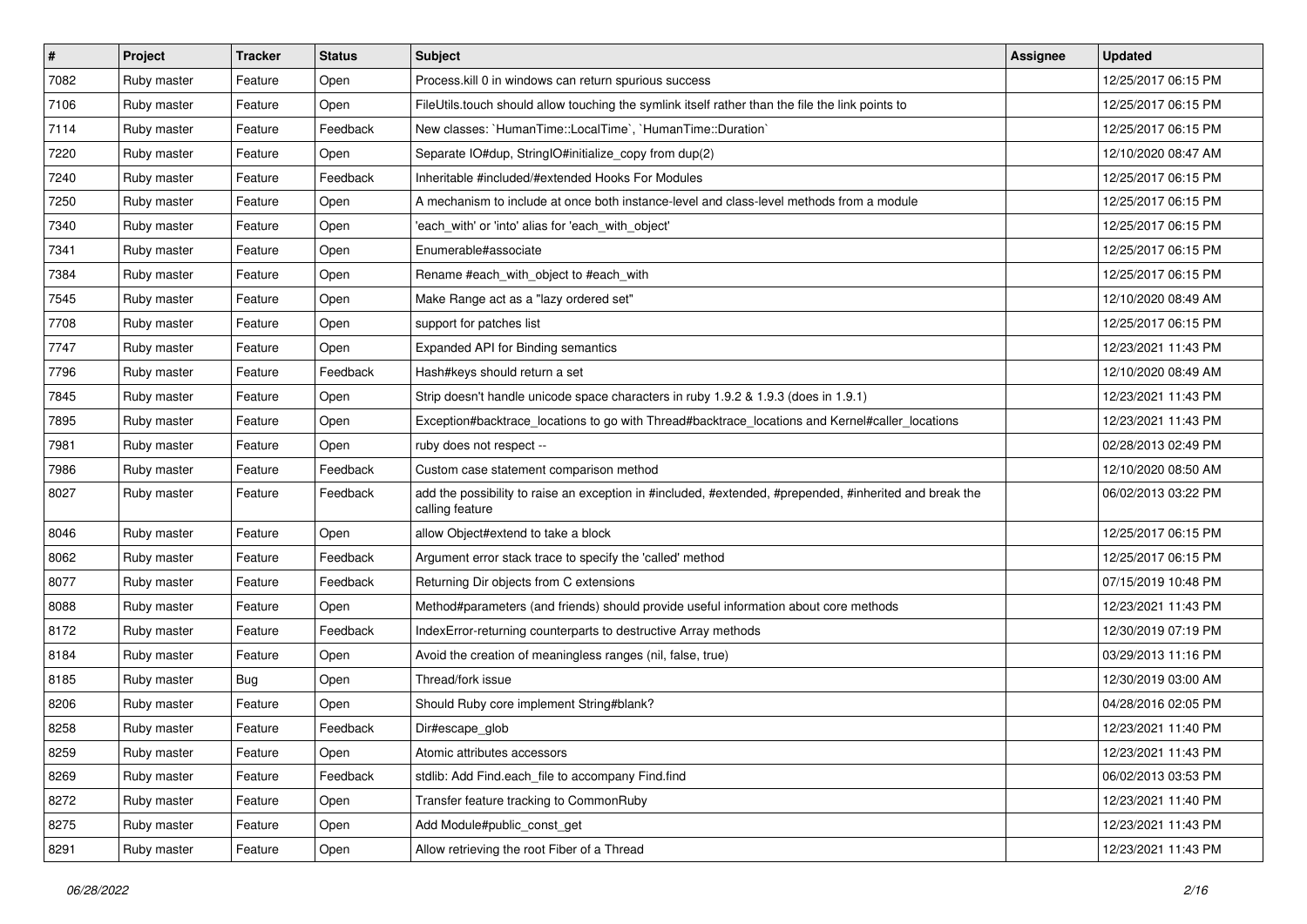| $\vert$ # | Project     | <b>Tracker</b> | <b>Status</b> | <b>Subject</b>                                                                          | Assignee | <b>Updated</b>      |
|-----------|-------------|----------------|---------------|-----------------------------------------------------------------------------------------|----------|---------------------|
| 8321      | Ruby master | Feature        | Open          | Ripper: I would like coordinates for keywords                                           |          | 05/10/2013 07:01 PM |
| 8366      | Ruby master | Feature        | Open          | Exception message take time to execute depending on the instance variables              |          | 09/22/2014 06:41 AM |
| 8396      | Ruby master | Feature        | Feedback      | Allow easier destructuring of MatchData                                                 |          | 06/02/2013 04:53 PM |
| 8404      | Ruby master | Feature        | Open          | virtual, hooked or read only global variabels for ruby only code too                    |          | 05/14/2013 09:19 PM |
| 8421      | Ruby master | Feature        | Feedback      | add Enumerable#find_map and Enumerable#find_all_map                                     |          | 11/29/2020 11:40 PM |
| 8422      | Ruby master | Feature        | Feedback      | add Enumerable#reverse_sort and Enumerable#reverse_sort_by                              |          | 06/14/2013 03:19 AM |
| 8437      | Ruby master | Feature        | Open          | custom operators, unicode                                                               |          | 08/30/2015 03:05 AM |
| 8452      | Ruby master | Feature        | Open          | Kernel#otherwise to rewrite code like (obj    default obj).do smth                      |          | 05/26/2013 08:41 PM |
| 8494      | Ruby master | Feature        | Open          | Safe method for defensive copies. alternative to 'dup'                                  |          | 06/05/2013 04:26 PM |
| 8506      | Ruby master | Feature        | Open          | Object#iter_for / Object#to_iter                                                        |          | 06/10/2013 05:21 PM |
| 8515      | Ruby master | Feature        | Feedback      | don't allow irb to dump output for forever and ever                                     |          | 08/15/2014 09:20 PM |
| 8544      | Ruby master | Feature        | Open          | OpenURI should open 'file://' URIs                                                      |          | 12/12/2015 04:30 PM |
| 8564      | Ruby master | Feature        | Open          | Extend Module#attr methods                                                              |          | 02/05/2015 07:39 PM |
| 8566      | Ruby master | Feature        | Open          | [PATCH] Allow to configure additional preludes                                          |          | 12/10/2014 01:13 PM |
| 8570      | Ruby master | Feature        | Open          | Better mechanisms to safely load classes concurrently                                   |          | 12/23/2021 11:43 PM |
| 8573      | Ruby master | Feature        | Feedback      | Add String#format method(not an alias of String#%)                                      |          | 04/18/2018 09:59 AM |
| 8598      | Ruby master | Feature        | Open          | Expose information whether a timezone offset has been explicitly set on DateTime object |          | 07/03/2013 08:27 PM |
| 8614      | Ruby master | Feature        | Open          | Object#singleton_class with a block                                                     |          | 07/12/2013 10:14 AM |
| 8619      | Ruby master | Feature        | Open          | <b>Standard Profiling API</b>                                                           |          | 12/23/2021 11:43 PM |
| 8626      | Ruby master | Feature        | Open          | Add a Set coercion method to the standard lib: Set(possible_set)                        |          | 12/23/2021 11:43 PM |
| 8635      | Ruby master | Feature        | Open          | attr accessor with default block                                                        |          | 12/23/2021 11:43 PM |
| 8640      | Ruby master | Feature        | Open          | Add Time#elapsed to return nanoseconds since creation                                   |          | 12/23/2021 11:43 PM |
| 8681      | Ruby master | Feature        | Open          | Net::HTTP should set TCP_NODELAY for requests with body                                 |          | 12/23/2021 11:43 PM |
| 8688      | Ruby master | Feature        | Open          | #sprintf should accept strings as keys                                                  |          | 07/26/2013 02:33 AM |
| 8714      | Ruby master | Feature        | Open          | Non-interpolated regular expression literal                                             |          | 08/02/2013 08:00 PM |
| 8751      | Ruby master | Feature        | Open          | Add offsets to method#source_location                                                   |          | 12/23/2021 11:43 PM |
| 8765      | Ruby master | Feature        | Feedback      | Literal for symbol with interpolation                                                   |          | 08/19/2013 10:20 PM |
| 8772      | Ruby master | Feature        | Open          | Hash alias #  merge, and the case for Hash and Array polymorphism                       |          | 12/25/2017 06:15 PM |
| 8786      | Ruby master | Feature        | Open          | Process.clock_gettime(:realtime)                                                        |          | 08/15/2013 10:33 PM |
| 8788      | Ruby master | Feature        | Feedback      | use eventfd on newer Linux instead of pipe for timer thread                             |          | 12/25/2017 06:15 PM |
| 8807      | Ruby master | Feature        | Open          | Custom literals                                                                         |          | 12/10/2020 08:53 AM |
| 8811      | Ruby master | Feature        | Feedback      | Counterpart to `Hash#key?` for `Array`                                                  |          | 09/04/2013 02:12 AM |
| 8827      | Ruby master | Feature        | Open          | A method that flips the receiver and the first argument                                 |          | 08/29/2013 05:59 AM |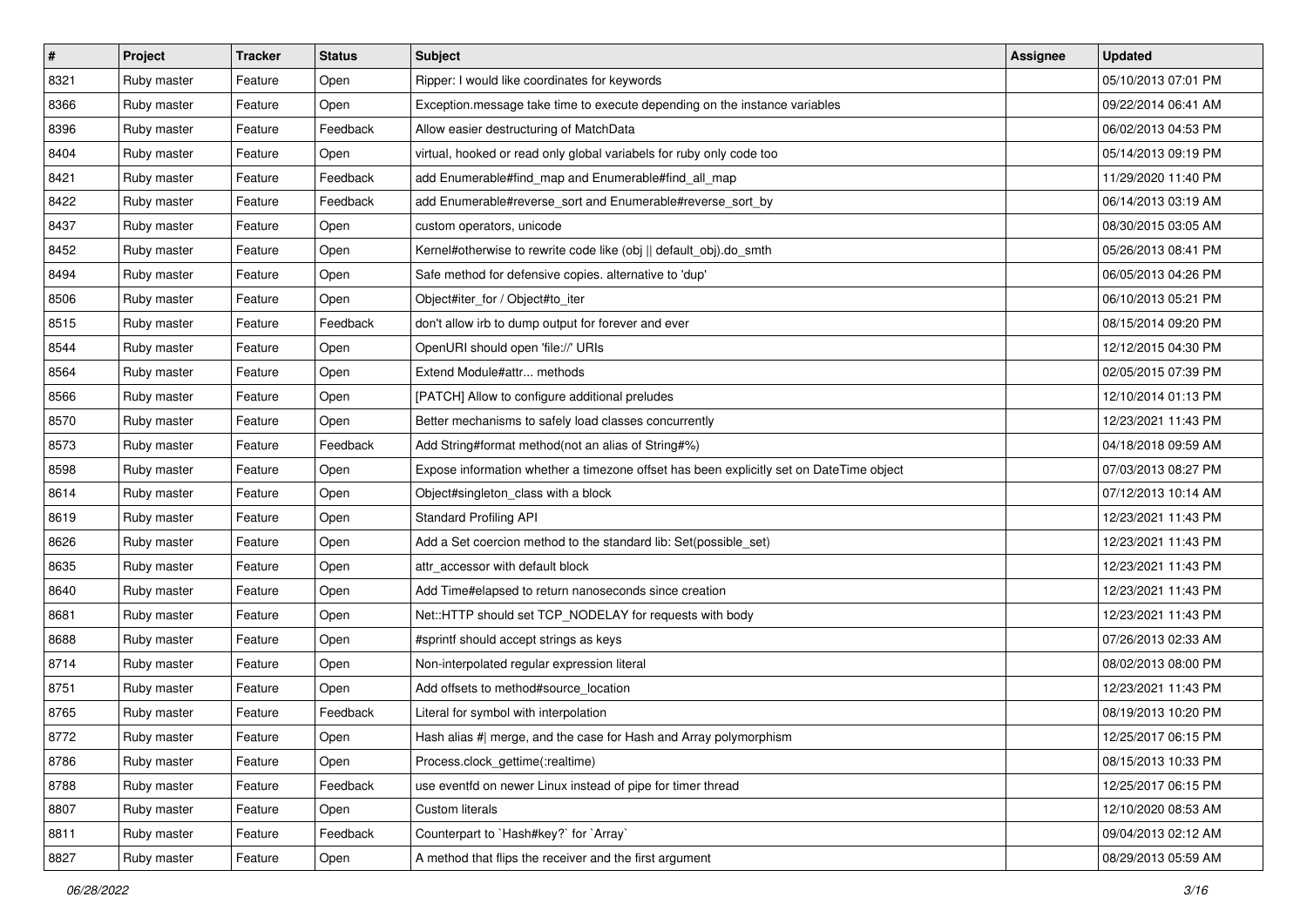| $\vert$ # | Project     | <b>Tracker</b> | <b>Status</b> | <b>Subject</b>                                                                                                                         | <b>Assignee</b> | <b>Updated</b>      |
|-----------|-------------|----------------|---------------|----------------------------------------------------------------------------------------------------------------------------------------|-----------------|---------------------|
| 8834      | Ruby master | Feature        | Open          | Kernel#load_relative                                                                                                                   |                 | 04/18/2019 11:41 PM |
| 8848      | Ruby master | Feature        | Open          | Syntax for binary strings                                                                                                              |                 | 12/23/2021 11:43 PM |
| 8853      | Ruby master | Feature        | Open          | Should String#sub(pattern) returns an Enumerator?                                                                                      |                 | 07/13/2019 12:32 AM |
| 8862      | Ruby master | Feature        | Open          | getoptiong to accept user-provided commandline                                                                                         |                 | 09/04/2013 09:53 PM |
| 8863      | Ruby master | Feature        | Feedback      | New error class: UndefinedBehaviorError                                                                                                |                 | 01/11/2014 11:09 AM |
| 8896      | Ruby master | Feature        | Open          | #tap with missing block                                                                                                                |                 | 12/23/2021 11:43 PM |
| 8912      | Ruby master | Feature        | Feedback      | Exception.raise                                                                                                                        |                 | 09/16/2013 06:23 AM |
| 8921      | Ruby master | Feature        | Open          | Allow select, reject, etc to accept a regex                                                                                            |                 | 04/04/2020 05:57 AM |
| 8947      | Ruby master | Feature        | Open          | make alias, alias_method, attr_* return name of the alias                                                                              |                 | 12/23/2021 11:43 PM |
| 8961      | Ruby master | Feature        | Open          | Synchronizable module to easily wrap methods in a mutex                                                                                |                 | 12/23/2021 11:43 PM |
| 8967      | Ruby master | Feature        | Open          | add uninclude and unextend method                                                                                                      |                 | 09/30/2013 02:18 PM |
| 8970      | Ruby master | Feature        | Open          | Array.zip and Array.product                                                                                                            |                 | 09/12/2019 03:40 AM |
| 8987      | Ruby master | Feature        | Open          | map/collect extension which handles arguments                                                                                          |                 | 01/05/2018 09:00 PM |
| 8994      | Ruby master | Feature        | Open          | add methods for Float to get if an NaN is quiet or not, also add class methods for Float to "generate" an<br>quiet NaN and an loud NaN |                 | 10/21/2019 10:38 PM |
| 9049      | Ruby master | Feature        | Open          | Shorthands (a:b, *) for inclusive indexing                                                                                             |                 | 03/15/2018 12:26 AM |
| 9076      | Ruby master | Feature        | Feedback      | New one-argument block syntax: &.                                                                                                      |                 | 12/10/2020 08:53 AM |
| 9095      | Ruby master | Feature        | Open          | Allow `Symbol#to_proc` to take arguments                                                                                               |                 | 11/10/2013 04:25 AM |
| 9099      | Ruby master | Feature        | Feedback      | Train emoji lambda operator                                                                                                            |                 | 11/24/2013 01:48 AM |
| 9111      | Ruby master | Feature        | Open          | Encoding-free String comparison                                                                                                        |                 | 11/21/2013 04:35 PM |
| 9116      | Ruby master | Feature        | Open          | String#rsplit missing                                                                                                                  |                 | 04/27/2017 10:00 AM |
| 9145      | Ruby master | Feature        | Open          | Queue#pop(true) return nil if empty instead of raising ThreadError                                                                     |                 | 01/01/2018 07:41 PM |
| 9174      | Ruby master | Feature        | Open          | value receiving block for Hash#has_key?                                                                                                |                 | 11/29/2013 06:33 AM |
| 9185      | Ruby master | Feature        | Open          | Add alias class method or class alias functionality                                                                                    |                 | 01/05/2018 09:00 PM |
| 9189      | Ruby master | Bug            | Assigned      | Build failure on Windows in case of nonascii TEMP environment.                                                                         |                 | 01/05/2018 09:00 PM |
| 9253      | Ruby master | Feature        | Open          | Regexp named match and case statement                                                                                                  |                 | 01/05/2018 09:00 PM |
| 9260      | Ruby master | Feature        | Open          | make FileUtils.rm rf raise on errors                                                                                                   |                 | 12/19/2013 12:27 AM |
| 9355      | Ruby master | Feature        | Open          | Re: Rename method id to method name in TracePoint class                                                                                |                 | 07/12/2019 03:45 AM |
| 9400      | Ruby master | Feature        | Open          | Respect constant lookup when using `raise`                                                                                             |                 | 07/12/2019 03:36 AM |
| 9401      | Ruby master | Feature        | Open          | Yet another syntax for literal anonymous functions (lambdas)                                                                           |                 | 12/23/2021 11:43 PM |
| 9402      | Ruby master | Feature        | Open          | A syntax to specify the default value of a hash                                                                                        |                 | 12/23/2021 11:43 PM |
| 9435      | Ruby master | <b>Bug</b>     | Open          | Kernel.system problem                                                                                                                  |                 | 12/30/2019 03:00 AM |
| 9445      | Ruby master | Feature        | Open          | Support emitting 1.9 Symbol keyword Hash syntax when pretty printing Hashes                                                            |                 | 01/24/2014 06:01 AM |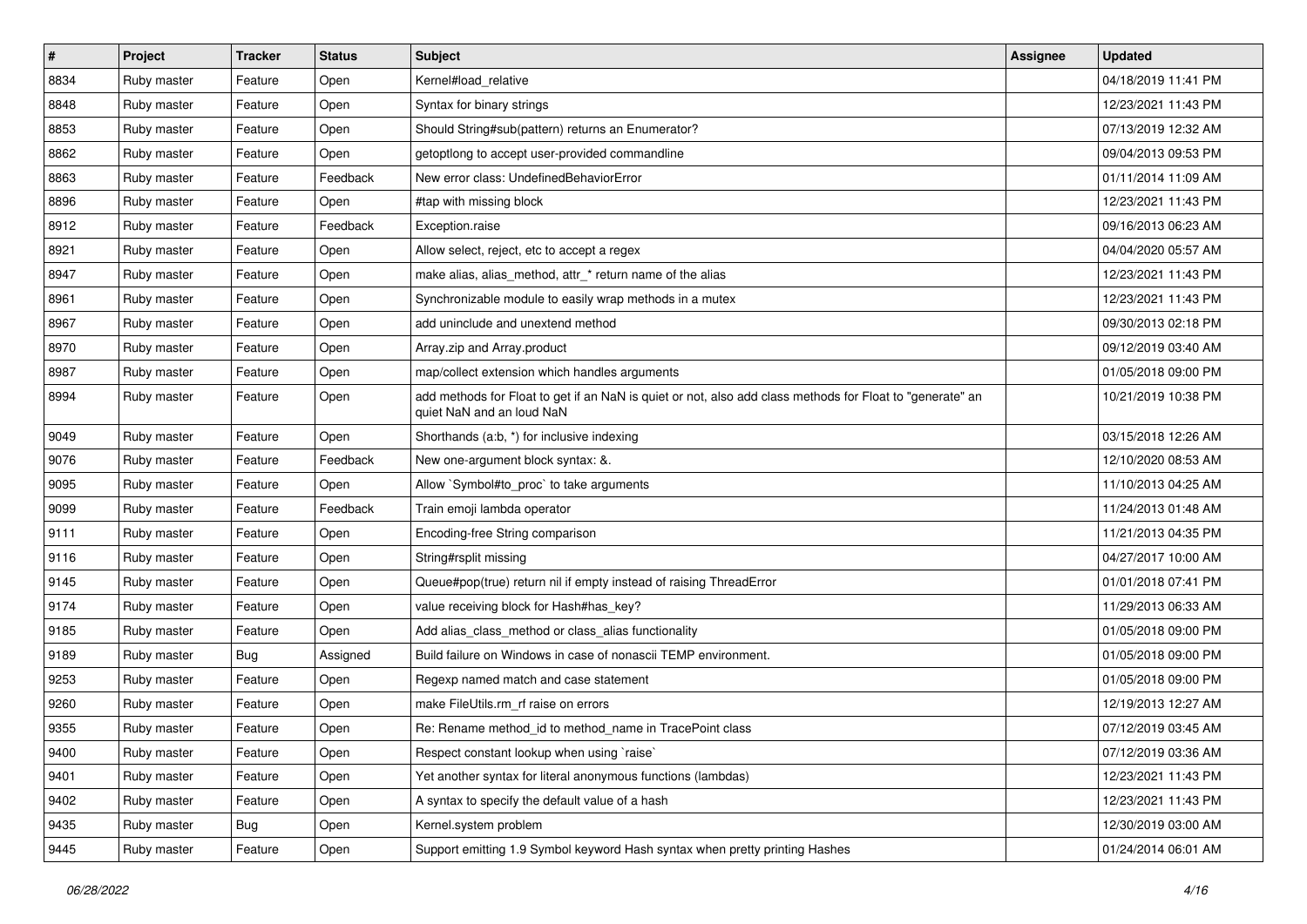| $\vert$ # | Project     | <b>Tracker</b> | <b>Status</b> | <b>Subject</b>                                                                                                                                                                    | Assignee | <b>Updated</b>      |
|-----------|-------------|----------------|---------------|-----------------------------------------------------------------------------------------------------------------------------------------------------------------------------------|----------|---------------------|
| 9515      | Ruby master | Feature        | Open          | 'IO.each' and 'CSV.each'                                                                                                                                                          |          | 01/04/2020 05:41 PM |
| 9516      | Ruby master | Misc           | Open          | Consolidate all deprecation messages to one or more helper methods                                                                                                                |          | 02/13/2014 05:11 PM |
| 9522      | Ruby master | Feature        | Open          | Float("NaN"), Float("Infinity")                                                                                                                                                   |          | 02/16/2014 05:36 AM |
| 9527      | Ruby master | Feature        | Open          | make Net::HTTP.get_print not only to \$stdout but to an IO as a parameter                                                                                                         |          | 02/23/2014 06:04 AM |
| 9548      | Ruby master | Feature        | Feedback      | Module curry                                                                                                                                                                      |          | 03/11/2014 02:00 PM |
| 9552      | Ruby master | Feature        | Feedback      | Module map!                                                                                                                                                                       |          | 03/09/2014 05:51 AM |
| 9553      | Ruby master | Feature        | Open          | Make argument validation routine of a method an object                                                                                                                            |          | 02/22/2014 07:58 AM |
| 9556      | Ruby master | Feature        | Open          | Add HTTP#get block functionality to HTTP.get                                                                                                                                      |          | 02/23/2014 05:53 AM |
| 9557      | Ruby master | Feature        | Open          | Enumerator#next and Enumerator#peek with argument                                                                                                                                 |          | 04/11/2014 07:00 PM |
| 9585      | Ruby master | Feature        | Open          | Add Object#in? to make ruby easier to read                                                                                                                                        |          | 03/15/2014 04:49 PM |
| 9613      | Ruby master | Feature        | Open          | Warn about unsafe ossl ciphers                                                                                                                                                    |          | 09/13/2015 03:27 AM |
| 9667      | Ruby master | Feature        | Open          | Optimization of FILE_and _dir_                                                                                                                                                    |          | 03/25/2014 04:48 AM |
| 9678      | Ruby master | Feature        | Feedback      | New heredoc syntax                                                                                                                                                                |          | 12/23/2021 11:40 PM |
| 9686      | Ruby master | Feature        | Open          | Syntax for symbols used in hashes                                                                                                                                                 |          | 12/23/2021 11:43 PM |
| 9724      | Ruby master | Misc           | Open          | Warnings in Ruby: allow per-file directives to i.e. suppress warnings                                                                                                             |          | 04/10/2014 06:21 PM |
| 9725      | Ruby master | Feature        | Open          | Do not inspect NameError target object unless verbose                                                                                                                             |          | 05/08/2015 02:18 AM |
| 9760      | Ruby master | Bug            | Open          | mkmf does not allow for linking against custom libraries when a system library is present                                                                                         |          | 05/24/2016 08:11 AM |
| 9777      | Ruby master | Feature        | Feedback      | Feature Proposal: Proc#to_lambda                                                                                                                                                  |          | 01/05/2018 09:00 PM |
| 9779      | Ruby master | Feature        | Open          | Add Module#descendents                                                                                                                                                            |          | 01/05/2018 09:00 PM |
| 9784      | Ruby master | Feature        | Open          | Alias URI#merge to URI#join                                                                                                                                                       |          | 04/29/2014 05:42 AM |
| 9804      | Ruby master | Feature        | Open          | File::CREATE as a synonym for File::CREAT                                                                                                                                         |          | 12/23/2021 11:43 PM |
| 9807      | Ruby master | Feature        | Open          | String.new with block                                                                                                                                                             |          | 05/07/2014 05:54 AM |
| 9830      | Ruby master | Feature        | Assigned      | Support for GOST private/public keys                                                                                                                                              |          | 09/13/2015 03:10 AM |
| 9832      | Ruby master | Misc           | Open          | better concurrency in threads                                                                                                                                                     |          | 05/12/2014 12:33 PM |
| 9853      | Ruby master | Feature        | Open          | Please consider quoted generation of hash like in %h( foo bar bee blaa )                                                                                                          |          | 05/19/2014 04:43 PM |
| 9871      | Ruby master | Feature        | Open          | load a ruby library which doesn't have extension                                                                                                                                  |          | 05/28/2014 10:07 AM |
| 9887      | Ruby master | Feature        | Open          | Add uninclude please                                                                                                                                                              |          | 05/31/2014 01:33 PM |
| 9909      | Ruby master | Feature        | Open          | why shouldn't constant lookup check the nesting of module's name                                                                                                                  |          | 06/07/2014 02:18 AM |
| 9918      | Ruby master | Feature        | Open          | Exception#cause should be shown in output and #inspect                                                                                                                            |          | 07/13/2015 02:32 PM |
| 9921      | Ruby master | <b>Bug</b>     | Feedback      | gmtime r, win32.h, and <string></string>                                                                                                                                          |          | 06/10/2022 05:39 AM |
| 9929      | Ruby master | Feature        | Open          | add with_default method to Hash                                                                                                                                                   |          | 06/11/2014 12:08 AM |
| 9941      | Ruby master | Feature        | Open          | Issue a warning when `module` or `class` keyword causes re-initialization of a constant that will become<br>the module/class name, instead of creating/reopening the module/class |          | 12/23/2021 11:43 PM |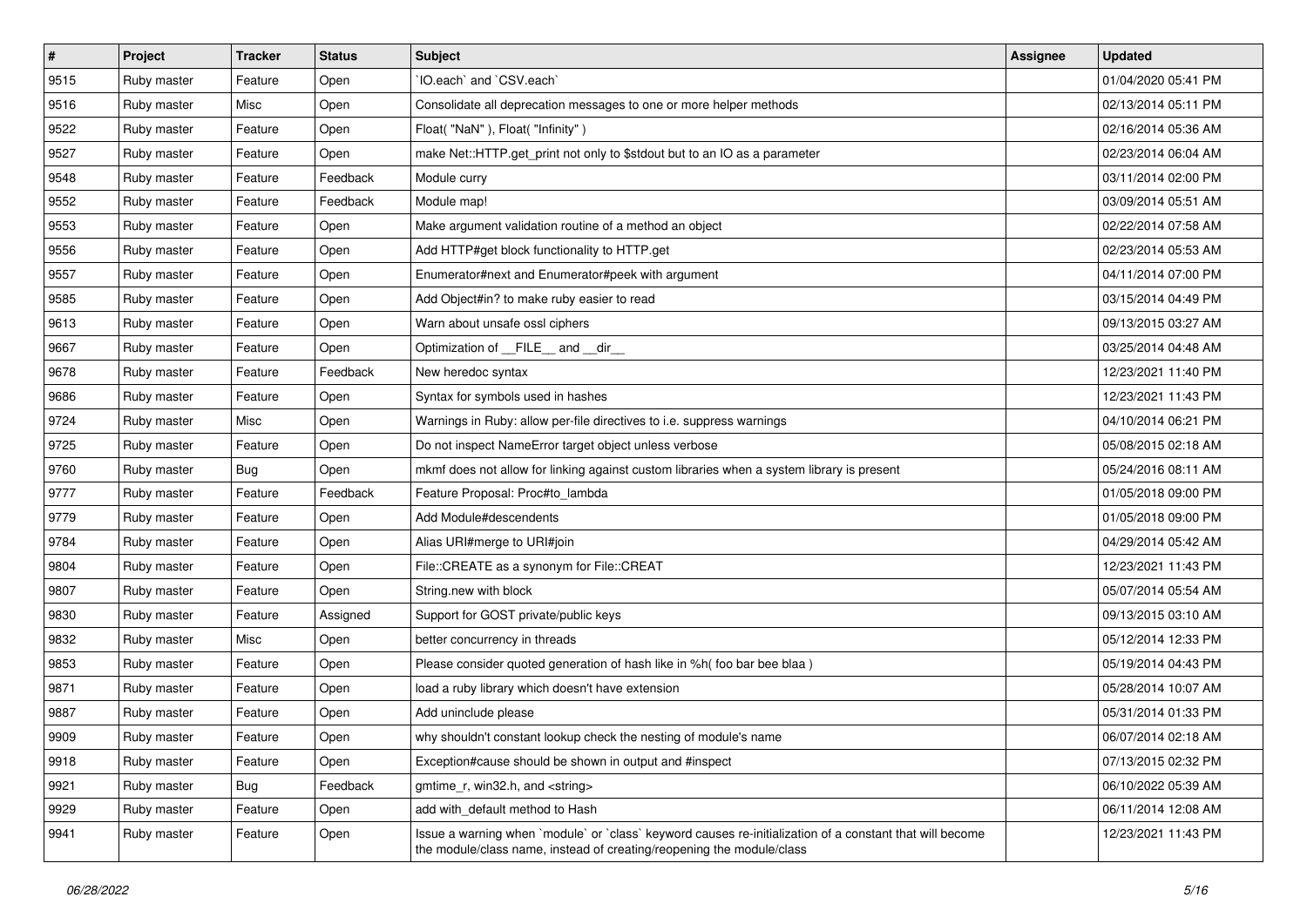| $\vert$ # | Project     | <b>Tracker</b> | <b>Status</b> | <b>Subject</b>                                                                                                                             | <b>Assignee</b> | <b>Updated</b>      |
|-----------|-------------|----------------|---------------|--------------------------------------------------------------------------------------------------------------------------------------------|-----------------|---------------------|
| 9947      | Ruby master | Feature        | Open          | Make `Object#send` and `Object#method` private                                                                                             |                 | 12/23/2021 11:43 PM |
| 9953      | Ruby master | Feature        | Open          | set_trace_func values which could be frozen or symbols                                                                                     |                 | 06/19/2014 10:44 PM |
| 9960      | Ruby master | Feature        | Feedback      | Add support for GNU -- long options                                                                                                        |                 | 06/21/2014 02:06 AM |
| 9963      | Ruby master | Feature        | Feedback      | Symbol.count                                                                                                                               |                 | 07/11/2014 06:50 AM |
| 9992      | Ruby master | Feature        | Open          | Access Modifiers (Internal Interfaces)                                                                                                     |                 | 12/18/2017 03:04 PM |
| 10000     | Ruby master | Feature        | Open          | format width and precision with symbol hash                                                                                                |                 | 07/01/2014 01:25 AM |
| 10018     | Ruby master | Feature        | Feedback      | Consider adding Sub-Includes as in include Foo::bar                                                                                        |                 | 07/10/2014 12:49 AM |
| 10040     | Ruby master | Feature        | Feedback      | '%d' and '%t' shorthands for 'Date.new(*args)' and 'Time.new(*args)'                                                                       |                 | 07/21/2014 03:42 AM |
| 10047     | Ruby master | Feature        | Feedback      | Proposal for failesafe requires                                                                                                            |                 | 07/17/2014 10:35 PM |
| 10051     | Ruby master | Feature        | Open          | nbsp isn't remove with trim                                                                                                                |                 | 07/17/2014 08:02 AM |
| 10059     | Ruby master | Feature        | Feedback      | [PATCH and SUGGEST] 0000000000000000000000000000000                                                                                        |                 | 09/16/2014 11:54 AM |
| 10108     | Ruby master | Feature        | Feedback      | NameError#name and nested constants                                                                                                        |                 | 08/10/2014 04:37 AM |
| 10131     | Ruby master | Feature        | Feedback      | Greatest multiple of r not greater than x                                                                                                  |                 | 08/14/2014 07:23 AM |
| 10152     | Ruby master | Feature        | Open          | String#strip doesn't remove non-breaking space                                                                                             |                 | 04/12/2015 07:36 PM |
| 10168     | Ruby master | Feature        | Open          | Native Object#inspect method should single quote strings that don't need to be double quoted                                               |                 | 01/01/2016 08:27 PM |
| 10175     | Ruby master | Feature        | Open          | There's no reason to prefer Proc.new over Kernel#proc anymore                                                                              |                 | 11/10/2014 11:07 PM |
| 10176     | Ruby master | Feature        | Open          | Document how to perform net/http calls in parallel                                                                                         |                 | 08/27/2014 10:46 PM |
| 10177     | Ruby master | Feature        | Open          | Hash#has_key? and Hash#has_value? should be deprecated                                                                                     |                 | 09/19/2014 06:01 PM |
| 10179     | Ruby master | Feature        | Open          | Net::HTTP::Get.new("https://google.com").basic_auth(user_name, password) should throw exception<br>stating the need to set use_ssl to true |                 | 09/13/2015 03:25 AM |
| 10181     | Ruby master | Feature        | Open          | New method File.openat()                                                                                                                   |                 | 10/22/2015 12:12 PM |
| 10183     | Ruby master | Feature        | Open          | An alternative name for method `class`                                                                                                     |                 | 10/31/2017 11:42 AM |
| 10211     | Ruby master | Feature        | Feedback      | Implement Signal.current_trap(sig)                                                                                                         |                 | 08/09/2015 01:00 PM |
| 10215     | Ruby master | Feature        | Open          | prohibit subclassing for classes without allocator in Ruby                                                                                 |                 | 09/08/2014 07:29 AM |
| 10217     | Ruby master | Feature        | Open          | Dir constructor similar to Pathname constructor                                                                                            |                 | 12/23/2021 11:43 PM |
| 10225     | Ruby master | Feature        | Open          | [PATCH] *math.c: New method Math.normcdf                                                                                                   |                 | 01/05/2018 09:01 PM |
| 10228     | Ruby master | Feature        | Feedback      | Statistics module                                                                                                                          |                 | 11/10/2014 11:01 PM |
| 10237     | Ruby master | Feature        | Open          | Transform all elements of one Encoding into another Encoding for Array and Hash                                                            |                 | 01/05/2018 09:01 PM |
| 10251     | Ruby master | Feature        | Open          | URI: Support wildcards (globbing) in no_proxy                                                                                              |                 | 12/16/2015 05:22 AM |
| 10254     | Ruby master | Feature        | Feedback      | Array#each and Array#map for nested arrays                                                                                                 |                 | 09/19/2014 07:38 PM |
| 10255     | Ruby master | Feature        | Open          | Math.log: check domain of base argument                                                                                                    |                 | 01/27/2015 02:32 AM |
| 10270     | Ruby master | Feature        | Feedback      | Hash#insert                                                                                                                                |                 | 09/21/2014 01:01 PM |
| 10273     | Ruby master | Feature        | Open          | Immutable Ruby                                                                                                                             |                 | 12/23/2021 11:43 PM |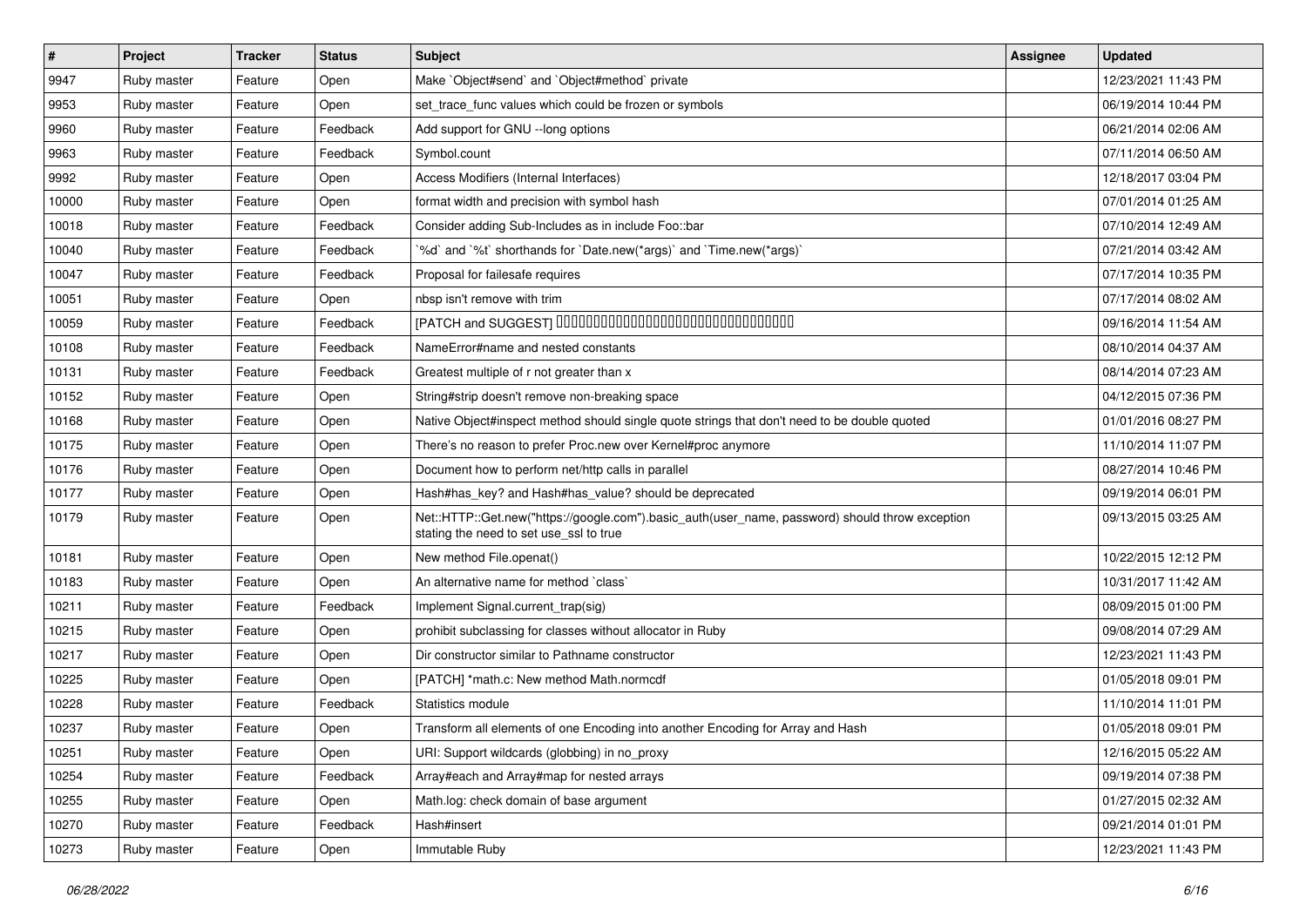| $\sharp$ | Project     | <b>Tracker</b> | <b>Status</b> | Subject                                                                                                                            | <b>Assignee</b> | <b>Updated</b>      |
|----------|-------------|----------------|---------------|------------------------------------------------------------------------------------------------------------------------------------|-----------------|---------------------|
| 10305    | Ruby master | Feature        | Open          | Method for resolving all autoload statements / Add warning on autoload when used with chroot                                       |                 | 09/29/2014 02:05 PM |
| 10308    | Ruby master | Feature        | Open          | Pipes in Ruby                                                                                                                      |                 | 09/30/2014 11:21 PM |
| 10312    | Ruby master | Misc           | Open          | Give people more control over how the ruby parser sees code and lexical code elements (valid/invalid -<br>toggle options) + macros |                 | 01/20/2016 05:14 PM |
| 10318    | Ruby master | Feature        | Open          | [PATCH 0/n] Let underscore be positionally matched arg to omit binding obvious variable.                                           |                 | 12/10/2020 08:53 AM |
| 10320    | Ruby master | Feature        | Open          | require into module                                                                                                                |                 | 06/10/2021 08:15 AM |
| 10327    | Ruby master | Feature        | Open          | Bool/False/True module for '==='                                                                                                   |                 | 10/15/2014 02:42 PM |
| 10331    | Ruby master | Feature        | Open          | String#to_r to recognize negative denominators                                                                                     |                 | 10/06/2014 02:44 PM |
| 10332    | Ruby master | Feature        | Open          | Rational literal for mixed fractions                                                                                               |                 | 10/06/2014 02:55 PM |
| 10343    | Ruby master | Feature        | Open          | Postfix notations for `when` and `else` inside `case` statement                                                                    |                 | 10/08/2014 05:25 PM |
| 10351    | Ruby master | Feature        | Feedback      | [PATCH] prevent CVE-2014-6277                                                                                                      |                 | 01/05/2018 09:01 PM |
| 10356    | Ruby master | Feature        | Feedback      | [PATCH 2/2] Remove unused internal functions                                                                                       |                 | 10/10/2014 05:24 AM |
| 10366    | Ruby master | Feature        | Open          | New inspection form for rational                                                                                                   |                 | 10/11/2014 12:50 AM |
| 10370    | Ruby master | Feature        | Open          | [PATCH] We don't need to check whether rb_block_call exists                                                                        |                 | 01/29/2019 06:46 PM |
| 10371    | Ruby master | Feature        | Open          | Use Thread#handle_interrupt in MonitorMixin                                                                                        |                 | 12/23/2021 11:43 PM |
| 10378    | Ruby master | Feature        | Open          | [PATCH 0/3] It's better $(1 + 0i)$ .real? return true                                                                              |                 | 01/05/2018 09:01 PM |
| 10386    | Ruby master | Feature        | Open          | [PATCH 3/3] There is little possibility of using m_sqrt at complex.c                                                               |                 | 11/10/2014 11:10 PM |
| 10391    | Ruby master | Feature        | Open          | Provide %eISO-8859-1'string \xAA literal' string literals with explicit encoding                                                   |                 | 10/28/2014 10:27 AM |
| 10394    | Ruby master | Feature        | Feedback      | An instance method on Enumerator that evaluates the block under with self being the block variable.                                |                 | 04/30/2019 11:58 AM |
| 10424    | Ruby master | Misc           | Open          | Error message when sorting NaN                                                                                                     |                 | 10/25/2014 02:13 PM |
| 10425    | Ruby master | Feature        | Open          | A predicate method to tell if a number is near another                                                                             |                 | 10/26/2014 01:47 AM |
| 10426    | Ruby master | Feature        | Open          | A predicate to express congruence                                                                                                  |                 | 11/14/2014 02:11 AM |
| 10436    | Ruby master | <b>Bug</b>     | Open          | ruby -c and ripper inconsistency: m(&nil) {}                                                                                       |                 | 08/27/2019 12:08 AM |
| 10455    | Ruby master | Feature        | Open          | [PATCH 0/n] Combine interface for creating new matrix                                                                              |                 | 10/29/2014 10:17 PM |
| 10473    | Ruby master | Feature        | Open          | Change Date#to_datetime to use local time                                                                                          |                 | 07/23/2021 07:08 PM |
| 10474    | Ruby master | Feature        | Open          | [PATCH 1/1] Refactoring math.c (Combined some macros into one macro)                                                               |                 | 11/10/2014 10:29 PM |
| 10477    | Ruby master | Feature        | Open          | Implicit interfaces                                                                                                                |                 | 12/23/2021 11:43 PM |
| 10482    | Ruby master | Feature        | Feedback      | Allow ignored items to vary in `Enumerable#chunk`.                                                                                 |                 | 11/11/2014 10:08 AM |
| 10503    | Ruby master | Feature        | Open          | introduce InvalidPercentEncoding error for failed URI parsing                                                                      |                 | 01/05/2018 09:01 PM |
| 10505    | Ruby master | Feature        | Open          | [PATCH 2/n] DDDDDDDD./Object#eql? with block. (ja/en)                                                                              |                 | 11/13/2014 05:52 PM |
| 10519    | Ruby master | Feature        | Open          | <b>TLS Renegotiation</b>                                                                                                           |                 | 09/13/2015 03:29 AM |
| 10528    | Ruby master | Feature        | Open          | Allow line breaks instead of commas in arrays, hashes, argument lists, etc.                                                        |                 | 12/23/2021 11:43 PM |
| 10548    | Ruby master | Feature        | Open          | remove callcc (Callcc is now going obsoleted. Please use Fiber.)                                                                   |                 | 04/18/2022 09:07 AM |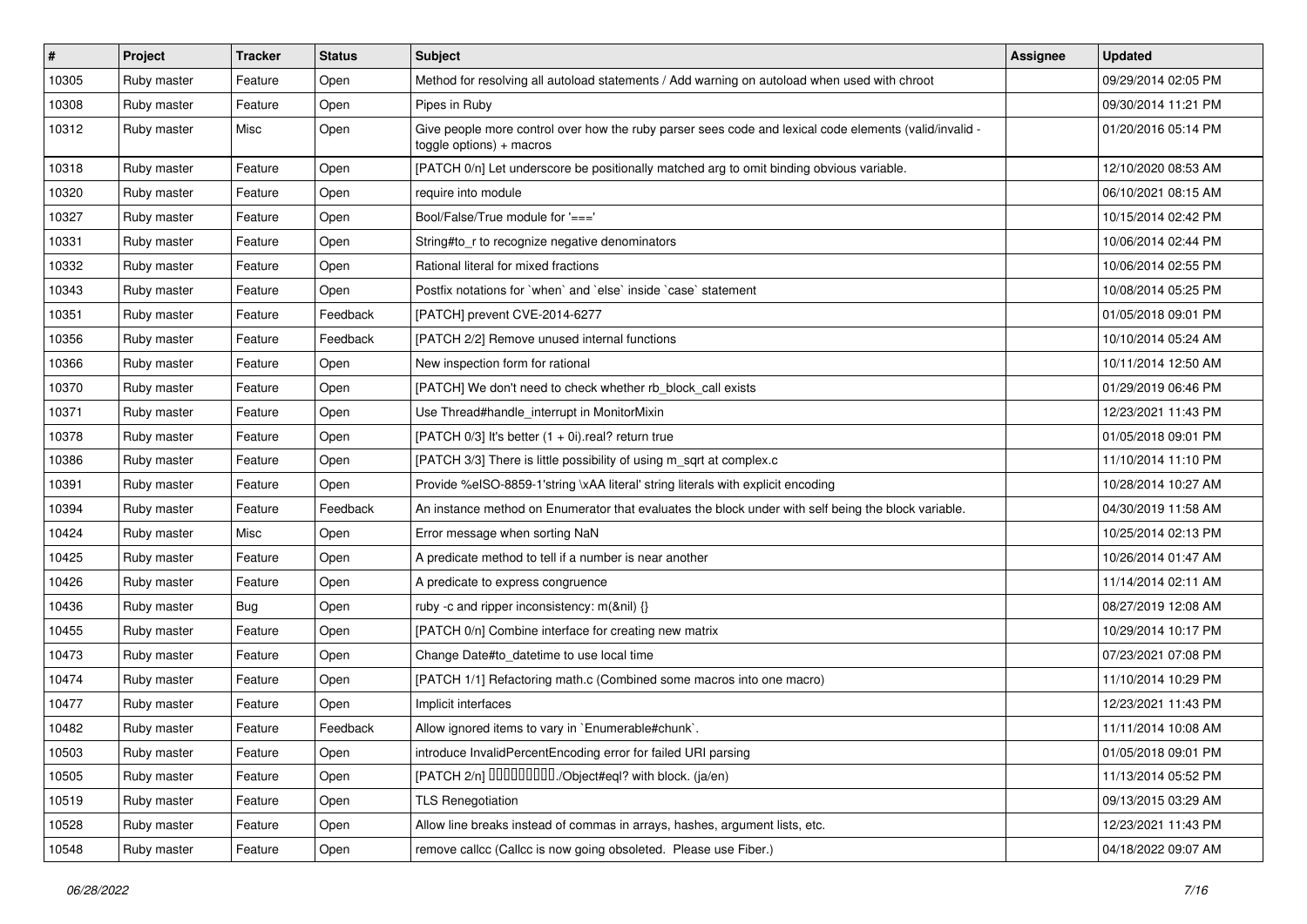| $\vert$ # | Project     | <b>Tracker</b> | <b>Status</b> | <b>Subject</b>                                                                              | Assignee | <b>Updated</b>      |
|-----------|-------------|----------------|---------------|---------------------------------------------------------------------------------------------|----------|---------------------|
| 10552     | Ruby master | Feature        | Open          | [PATCH] Add Enumerable#frequencies and Enumerable#relative_frequencies                      |          | 11/30/2014 11:56 AM |
| 10561     | Ruby master | Feature        | Open          | Improve function of Thread::Backtrace::Location #path and #absolute_path                    |          | 09/24/2020 09:39 AM |
| 10585     | Ruby master | Feature        | Open          | struct: speedup struct.attr = $v$ for first 10 attributes and struct[:attr] for big structs |          | 06/30/2015 08:18 PM |
| 10589     | Ruby master | Feature        | Open          | [TracePoint API] Make THREAD_{BEGIN, END} events return some context information            |          | 12/11/2014 04:27 PM |
| 10602     | Ruby master | Feature        | Open          | Support multithreaded profiling                                                             |          | 07/09/2019 01:24 AM |
| 10634     | Ruby master | Feature        | Open          | Baselining with Benchmark                                                                   |          | 12/23/2021 11:43 PM |
| 10645     | Ruby master | Feature        | Open          | Consider adding support of .first to MatchData object like MatchData[0]                     |          | 12/25/2014 06:50 AM |
| 10658     | Ruby master | Feature        | Open          | ThreadGroup local variables                                                                 |          | 01/28/2016 07:20 AM |
| 10663     | Ruby master | Feature        | Open          | Consider adding support for String input to File. methods                                   |          | 01/05/2015 12:47 AM |
| 10683     | Ruby master | Feature        | Open          | fix inconsistent behavior of Kernel.Hash()                                                  |          | 01/02/2015 06:00 AM |
| 10701     | Ruby master | Feature        | Open          | Class: Array 2 New methods                                                                  |          | 01/08/2015 07:21 AM |
| 10726     | Ruby master | Feature        | Open          | [PATCH 4/4] * New methods: Set#power                                                        |          | 01/28/2015 07:48 AM |
| 10728     | Ruby master | Feature        | Open          | Warning for Fixnum#size to use RbConfig::SIZEOF['long']                                     |          | 01/11/2015 04:23 PM |
| 10729     | Ruby master | Feature        | Open          | Array method to subtract in place                                                           |          | 01/11/2015 02:29 PM |
| 10755     | Ruby master | Feature        | Open          | Use rb_define_alias instead of rb_define_method for rb_cHash                                |          | 07/27/2021 11:09 AM |
| 10766     | Ruby master | Misc           | Feedback      | Build failed generating RDoc documentation                                                  |          | 05/17/2016 06:37 AM |
| 10770     | Ruby master | Feature        | Open          | chr and ord behavior for ill-formed byte sequences and surrogate code points                |          | 01/22/2015 10:19 AM |
| 10783     | Ruby master | Misc           | Open          | String#concat has an "appending" behavior                                                   |          | 08/08/2018 03:08 AM |
| 10791     | Ruby master | Misc           | Assigned      | [PATCH 1/1] Remove unnecessary passing value from doc for Observable                        |          | 08/10/2018 10:51 AM |
| 10793     | Ruby master | Feature        | Open          | Infrastructure/Release-Management: Sign releases                                            |          | 02/12/2016 09:20 PM |
| 10829     | Ruby master | Feature        | Open          | Add to_proc method to the Array class                                                       |          | 12/23/2021 11:43 PM |
| 10851     | Ruby master | Feature        | Open          | Introduce Regexp#fetch                                                                      |          | 02/13/2015 11:15 AM |
| 10863     | Ruby master | Feature        | Open          | allow protected class methods to be callable from instance methods                          |          | 04/01/2015 06:11 PM |
| 10867     | Ruby master | Feature        | Feedback      | An ATOMIC_GET operation should be written and used.                                         |          | 07/23/2019 03:13 PM |
| 10869     | Ruby master | Feature        | Open          | Add support for option to pre-compile Ruby files                                            |          | 02/23/2015 11:08 AM |
| 10879     | Ruby master | Feature        | Open          | UnboundMethod#to_proc                                                                       |          | 02/21/2015 07:56 PM |
| 10882     | Ruby master | Feature        | Open          | Provide Levenshtein distance implementation as part of stdlib                               |          | 02/26/2015 03:56 PM |
| 10927     | Ruby master | Feature        | Open          | [PATCH] Add default empty string to string replacements                                     |          | 03/04/2015 10:49 AM |
| 10930     | Ruby master | Feature        | Feedback      | Allow splat operator to work for string interpolation                                       |          | 12/05/2015 04:53 AM |
| 10949     | Ruby master | Feature        | Open          | Time is WB unprotected                                                                      |          | 07/23/2015 05:55 PM |
| 10983     | Ruby master | Misc           | Open          | Why blocks make Ruby methods 439% slower?                                                   |          | 11/10/2015 06:21 AM |
| 11026     | Ruby master | Feature        | Open          | How atomic should dynamic regexp with "once" flag be?                                       |          | 12/23/2021 11:43 PM |
| 11064     | Ruby master | Bug            | Open          | #singleton_methods for objects with special singleton_class returns an empty array          |          | 01/31/2022 05:02 AM |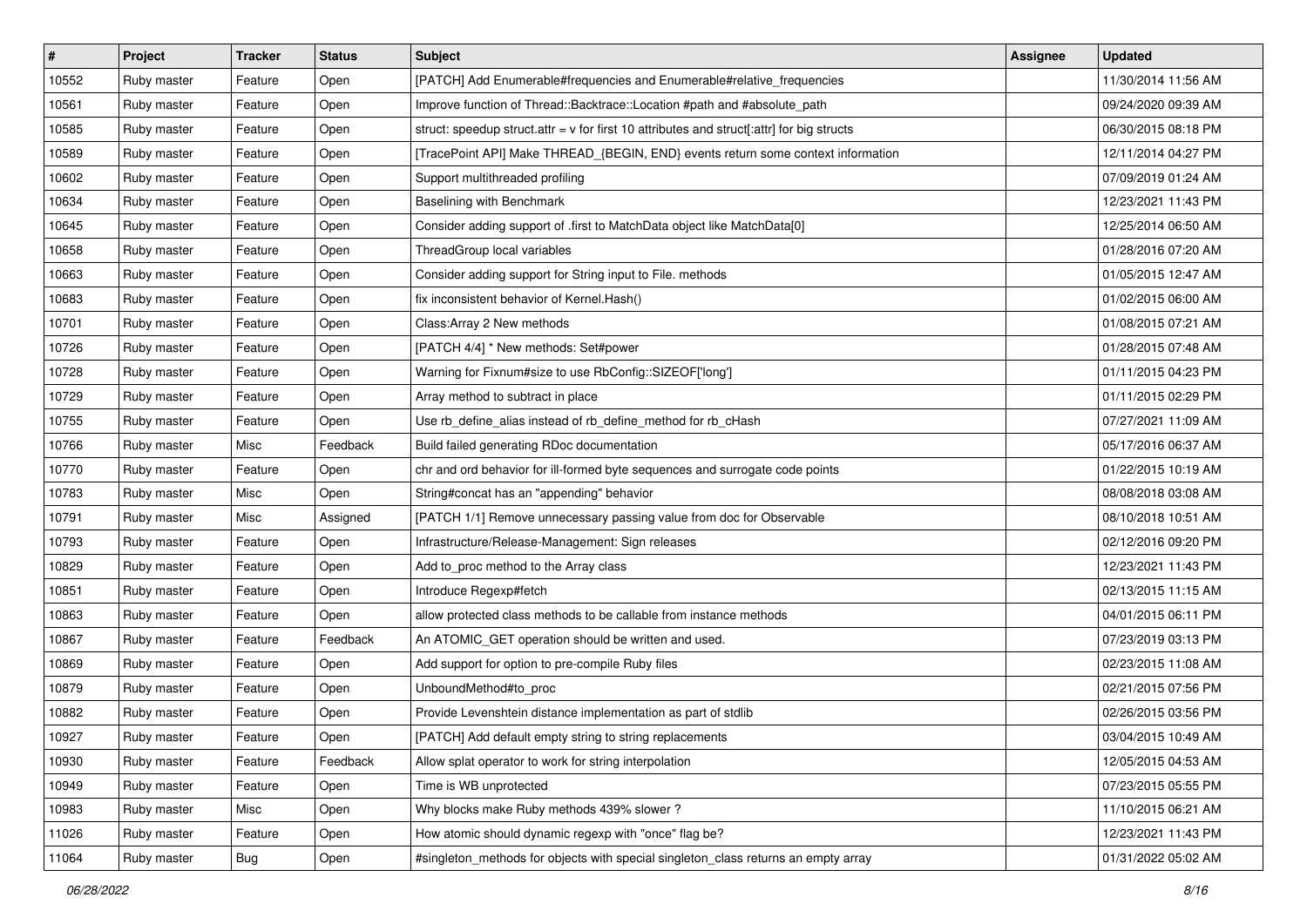| #     | Project     | <b>Tracker</b> | <b>Status</b> | <b>Subject</b>                                                                                                        | Assignee | <b>Updated</b>      |
|-------|-------------|----------------|---------------|-----------------------------------------------------------------------------------------------------------------------|----------|---------------------|
| 11098 | Ruby master | Feature        | Feedback      | Thread-level allocation counting                                                                                      |          | 10/09/2018 01:52 AM |
| 11100 | Ruby master | Feature        | Open          | Permit multiple captures with String[Regexp, ]                                                                        |          | 01/24/2016 08:42 AM |
| 11129 | Ruby master | Feature        | Open          | block-level hash destructuring only works for the last argument                                                       |          | 07/07/2019 05:11 AM |
| 11148 | Ruby master | Feature        | Open          | Add a way to require files, but not raise an exception when the file isn't found                                      |          | 05/13/2015 05:57 PM |
| 11154 | Ruby master | Feature        | Feedback      | Postfix '!?' can use as the valid function identifier.                                                                |          | 05/18/2015 04:49 PM |
| 11177 | Ruby master | <b>Bug</b>     | Open          | <b>DATALEOFILILILILILI</b>                                                                                            |          | 05/25/2015 03:49 AM |
| 11183 | Ruby master | <b>Bug</b>     | Open          |                                                                                                                       |          | 05/26/2015 08:32 AM |
| 11227 | Ruby master | Feature        | Feedback      | May it be possible to add some symbols to IO.new()?                                                                   |          | 06/06/2015 03:57 AM |
| 11230 | Ruby master | Bug            | Open          | Should rb_struct_s_members() be public API?                                                                           |          | 04/17/2021 05:06 PM |
| 11262 | Ruby master | Feature        | Open          | Make more objects behave like "Functions"                                                                             |          | 12/28/2019 09:47 PM |
| 11273 | Ruby master | Feature        | Open          | [PATCH] Make it possible to `load` from a FIFO file                                                                   |          | 07/23/2019 05:45 PM |
| 11295 | Ruby master | Misc           | Open          | Request for comments about error messages                                                                             |          | 10/22/2015 09:12 AM |
| 11300 | Ruby master | Feature        | Feedback      | [PATCH] Add String#bin for parity with #hex and #oct.                                                                 |          | 07/23/2019 06:11 PM |
| 11305 | Ruby master | Feature        | Open          | [ipaddr] include the IP address in question within the InvalidAddressError exception message                          |          | 06/25/2015 04:25 AM |
| 11309 | Ruby master | Feature        | Open          | Iterator over string matches                                                                                          |          | 07/01/2015 08:35 AM |
| 11315 | Ruby master | Feature        | Open          | [PATCH] Add Array#^ for parity with other set-like operations.                                                        |          | 06/29/2015 05:05 AM |
| 11323 | Ruby master | Feature        | Open          | Documentation update on how uniq works / guarantee of order                                                           |          | 07/02/2015 03:34 AM |
| 11347 | Ruby master | Feature        | Open          | Errors with cause not reported properly to console                                                                    |          | 07/15/2015 04:39 PM |
| 11355 | Ruby master | Misc           | Open          | Exceptions inheriting from Timeout:: Error should behave the same way                                                 |          | 07/15/2015 04:59 PM |
| 11361 | Ruby master | Feature        | Open          | proposal for easy method to nil-guard for generated variable name.                                                    |          | 02/21/2016 12:01 PM |
| 11373 | Ruby master | Feature        | Open          | Add command line option to query valid values for --dump                                                              |          | 07/27/2021 11:09 AM |
| 11388 | Ruby master | Feature        | Open          | <b>SMTP Service Extension for Delivery Status Notifications</b>                                                       |          | 02/06/2018 11:37 AM |
| 11410 | Ruby master | <b>Bug</b>     | Feedback      | Win32 Registry enumeration performs unnecessary string re-encoding which cause<br>UndefinedConversionError exceptions |          | 08/13/2015 06:57 AM |
| 11415 | Ruby master | Feature        | Open          | autoload with a Proc                                                                                                  |          | 10/21/2015 08:38 PM |
| 11428 | Ruby master | Feature        | Open          | system/exec/etc. should to_s their argument to restore Pathname functionality as it was in 1.8                        |          | 11/06/2016 02:17 AM |
| 11429 | Ruby master | Feature        | Open          | Local variable assignment via regex ===                                                                               |          | 08/10/2015 11:26 PM |
| 11431 | Ruby master | Feature        | Open          | [PATCH] rb_parser_compile_*: remove volatile arg                                                                      |          | 07/27/2021 07:27 AM |
| 11446 | Ruby master | Feature        | Open          | Possible work around for the requirement to supplying arguments like this: .map(&:method, <arguments>)</arguments>    |          | 08/14/2015 04:40 PM |
| 11475 | Ruby master | Feature        | Open          | <b>AST</b> transforms                                                                                                 |          | 08/21/2015 11:14 AM |
| 11500 | Ruby master | Feature        | Open          | [RFC] rename Queue to UnboundedQueue                                                                                  |          | 07/19/2021 07:48 AM |
| 11507 | Ruby master | Feature        | Open          | Net::HTTP should use TCP_CORK or TCP_NOPUSH to avoid fragmenting packets                                              |          | 09/04/2015 09:47 AM |
| 11514 | Ruby master | <b>Bug</b>     | Open          | AIX6.1 - Ruby 2.2.3 - Segmentation fault in :byteslice                                                                |          | 09/18/2015 07:39 AM |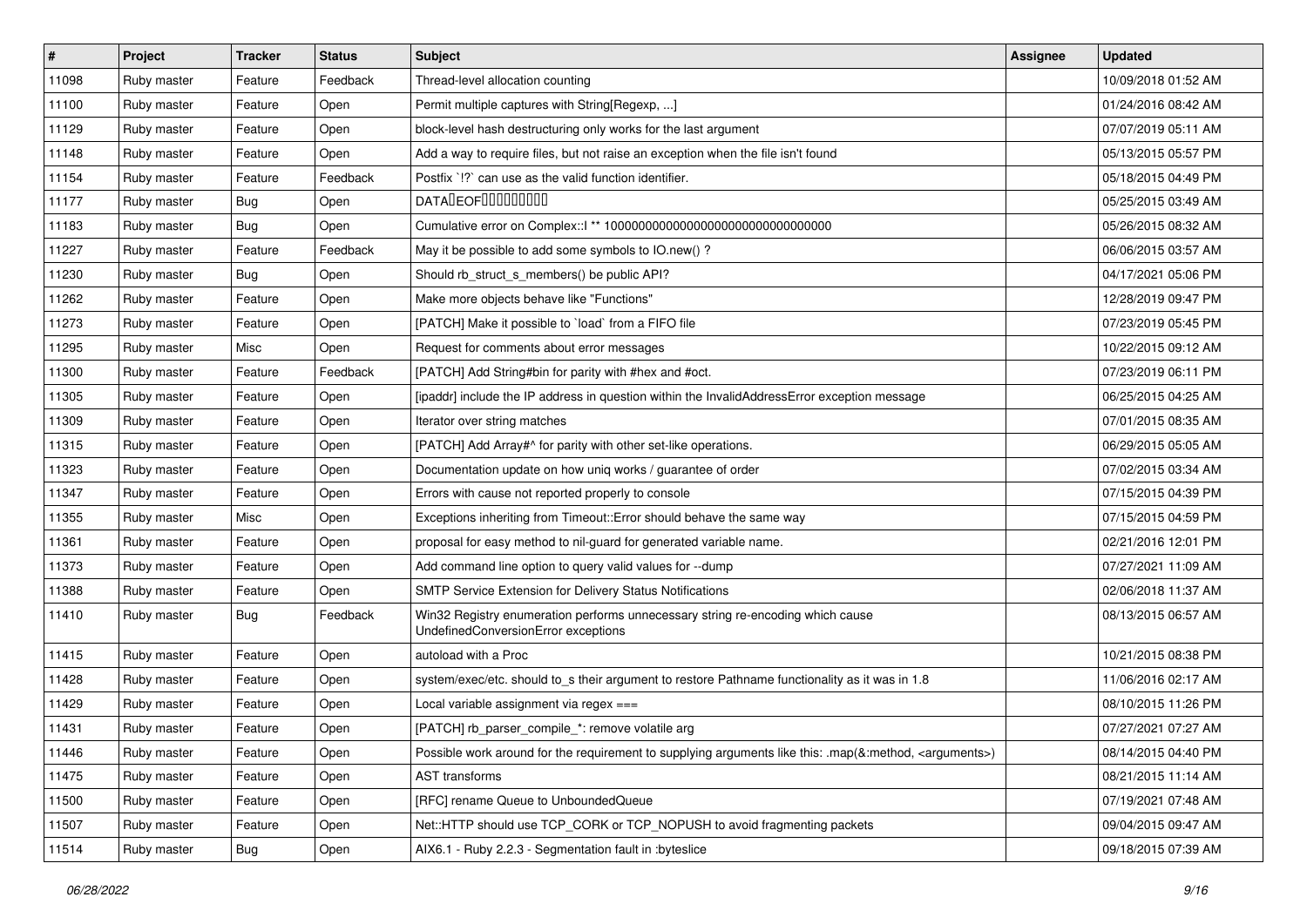| $\vert$ # | Project     | <b>Tracker</b> | <b>Status</b> | <b>Subject</b>                                                                                                                              | <b>Assignee</b> | <b>Updated</b>      |
|-----------|-------------|----------------|---------------|---------------------------------------------------------------------------------------------------------------------------------------------|-----------------|---------------------|
| 11529     | Ruby master | Feature        | Feedback      | extensible % literal declarations                                                                                                           |                 | 09/17/2015 05:57 PM |
| 11530     | Ruby master | Feature        | Feedback      | unicode planes                                                                                                                              |                 | 09/21/2015 05:46 AM |
| 11538     | Ruby master | Feature        | Feedback      | ensure variable syntax                                                                                                                      |                 | 06/06/2018 10:21 AM |
| 11539     | Ruby master | Feature        | Open          | Support explicit declaration of volatile instance variables                                                                                 |                 | 01/26/2021 03:30 PM |
| 11550     | Ruby master | Feature        | Open          | Current behaviour of super() is dangerous in the presence of more than one included modules.                                                |                 | 01/20/2016 08:44 AM |
| 11570     | Ruby master | Misc           | Open          | Clarify autoload chaining behavior                                                                                                          |                 | 10/06/2015 04:52 PM |
| 11577     | Ruby master | Feature        | Open          | Add encodeURIComponent compatible API for URI                                                                                               |                 | 10/09/2015 01:40 PM |
| 11582     | Ruby master | <b>Bug</b>     | Open          | On Solaris, Rational#** returns -Infinity for Rational(0) when passed a negative Float                                                      |                 | 10/13/2015 03:12 AM |
| 11583     | Ruby master | Feature        | Open          | Add File#unlink                                                                                                                             |                 | 10/12/2015 05:40 AM |
| 11588     | Ruby master | Feature        | Open          | Implement structured warnings                                                                                                               |                 | 12/06/2015 08:48 PM |
| 11597     | Ruby master | Feature        | Open          | Add Linux-specific setfsuid(2)/setfsgid(2)                                                                                                  |                 | 10/15/2015 10:08 PM |
| 11625     | Ruby master | Feature        | Assigned      | Unlock GVL for SHA1 calculations                                                                                                            |                 | 09/25/2018 11:26 AM |
| 11629     | Ruby master | Feature        | Open          | Implement Enhanced Mail System Status Codes (rfc1893)                                                                                       |                 | 10/28/2015 10:38 AM |
| 11630     | Ruby master | Feature        | Open          | possibility to serialize Proc or Lambda                                                                                                     |                 | 11/23/2015 01:34 PM |
| 11634     | Ruby master | Feature        | Open          | [PATCH] variable.c (rb_global_tbl): convert to id_table                                                                                     |                 | 10/29/2015 08:11 PM |
| 11660     | Ruby master | Feature        | Open          | a falsy value (similar to js undefined) that facilitates forwarding of default arguments                                                    |                 | 11/05/2019 07:33 PM |
| 11665     | Ruby master | Feature        | Open          | Support nested functions for better code organization                                                                                       |                 | 11/16/2016 03:06 PM |
| 11690     | Ruby master | Feature        | Open          | Update Hash during multiple assignment                                                                                                      |                 | 12/10/2015 12:26 PM |
| 11694     | Ruby master | Feature        | Open          | Numeric#nonpositive?, nonnegative?                                                                                                          |                 | 11/16/2015 12:56 AM |
| 11700     | Ruby master | Feature        | Open          | positive flags for reverse lookup to socket                                                                                                 |                 | 11/17/2015 02:48 AM |
| 11723     | Ruby master | Feature        | Open          | CGI library should give access to raw request body                                                                                          |                 | 11/20/2015 07:06 PM |
| 11781     | Ruby master | Feature        | Open          | Would it be possible to alias .prepend() towards .unshift() for class Array by default?                                                     |                 | 12/09/2015 12:46 PM |
| 11783     | Ruby master | Misc           | Open          | Do you have any idea if you have a budgets?                                                                                                 |                 | 05/16/2019 09:06 PM |
| 11786     | Ruby master | Feature        | Open          | [PATCH] micro-optimize case dispatch even harder                                                                                            |                 | 12/09/2015 09:58 AM |
| 11791     | Ruby master | Feature        | Feedback      | The literal quotes should accept more quote characters (aka more unicode characters)                                                        |                 | 12/09/2015 12:45 AM |
| 11796     | Ruby master | Feature        | Open          | [PATCH] Refactor reduce call get_stat()                                                                                                     |                 | 12/09/2015 02:33 PM |
| 11815     | Ruby master | Feature        | Open          | Proposal for method `Array#difference`                                                                                                      |                 | 07/20/2020 11:34 PM |
| 11817     | Ruby master | Feature        | Open          | map.parallel                                                                                                                                |                 | 12/15/2015 04:28 AM |
| 11824     | Ruby master | Feature        | Feedback      | Add Enumerator#to ary for added implicit behavior                                                                                           |                 | 12/15/2015 09:48 PM |
| 11868     | Ruby master | Feature        | Open          | Proposal for RubyVM::InstructionSequence.compile to return an object containing the syntax error<br>information currently written to STDERR |                 | 04/21/2016 05:49 AM |
| 11911     | Ruby master | Feature        | Feedback      | Immutable method definitions and/or static dispatch                                                                                         |                 | 01/03/2016 07:04 AM |
| 11917     | Ruby master | Feature        | Open          | Add Range#length as an alias for size                                                                                                       |                 | 01/30/2016 07:01 AM |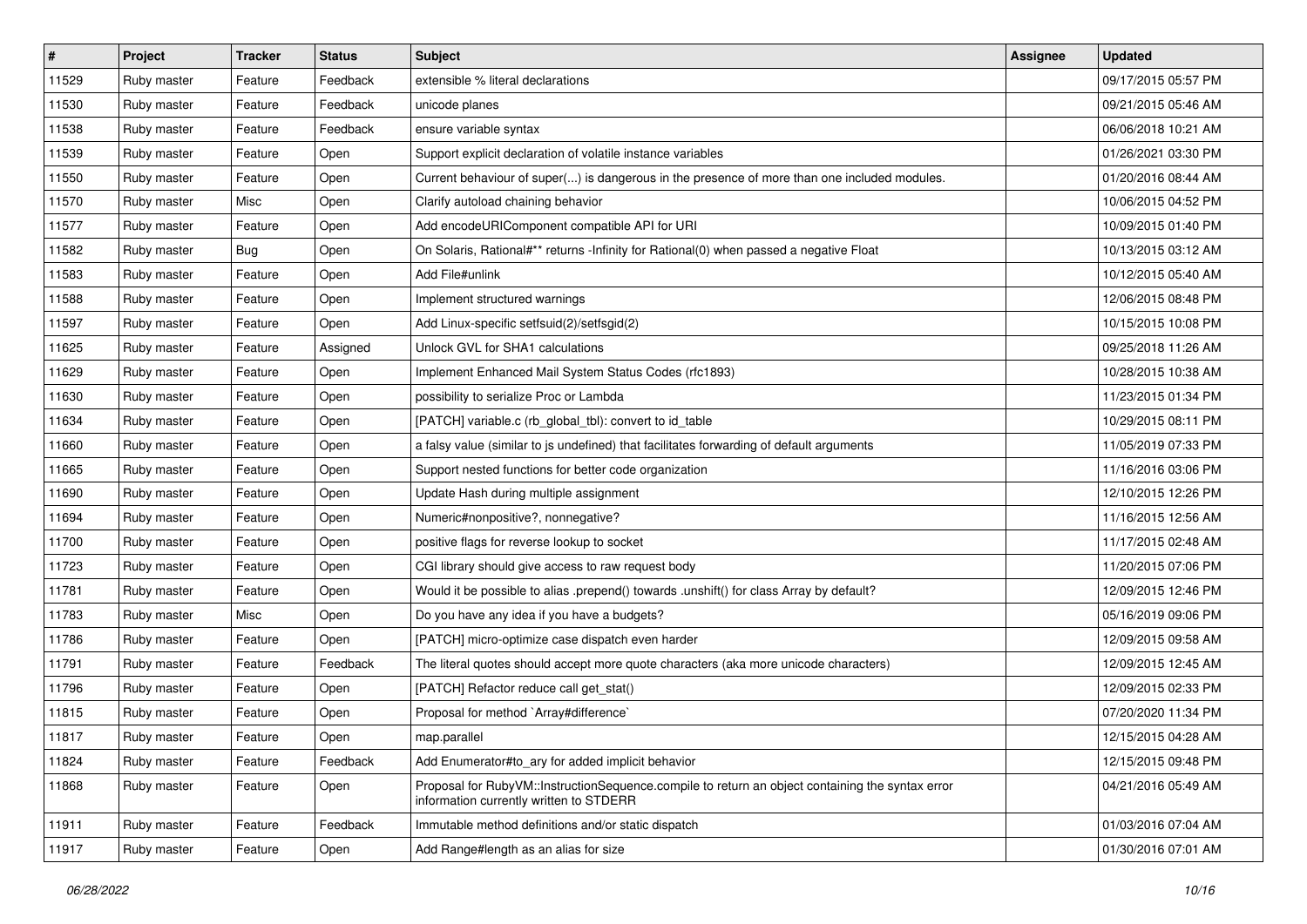| #     | Project     | <b>Tracker</b> | <b>Status</b> | Subject                                                                                            | <b>Assignee</b> | <b>Updated</b>      |
|-------|-------------|----------------|---------------|----------------------------------------------------------------------------------------------------|-----------------|---------------------|
| 11918 | Ruby master | Feature        | Feedback      | Make #finite? consistent with #nonzero?                                                            |                 | 12/29/2015 03:28 PM |
| 11923 | Ruby master | Feature        | Open          | Put Struct accessors into separate module to allow redefining them in Struct.new's block           |                 | 05/17/2016 06:37 AM |
| 11927 | Ruby master | Feature        | Open          | Return value for `Module#include` and `Module#prepend`                                             |                 | 09/02/2020 12:40 AM |
| 11939 | Ruby master | Feature        | Open          | Syntax sugar to apply a method replace a variable                                                  |                 | 01/04/2016 09:49 AM |
| 11987 | Ruby master | Feature        | Open          | daemons can't show the backtrace of rb_bug                                                         |                 | 01/13/2016 10:58 AM |
| 11997 | Ruby master | Feature        | Feedback      | A method to read a file with interpolations                                                        |                 | 03/17/2016 01:13 PM |
| 12006 | Ruby master | Feature        | Open          | return IO object from IO#print, IO#puts, IO#close_read, IO#close_write,                            |                 | 01/21/2016 12:42 PM |
| 12008 | Ruby master | Feature        | Open          | Immutable object graphs (a.k.a. deep freeze)                                                       |                 | 06/27/2019 10:29 PM |
| 12017 | Ruby master | Feature        | Open          | [PATCH] dedupe string keys from Marshal.load                                                       |                 | 01/25/2016 09:02 AM |
| 12021 | Ruby master | Feature        | Open          | Final instance variables                                                                           |                 | 12/23/2021 11:43 PM |
| 12023 | Ruby master | Feature        | Open          | Allow ivars to be used as method arguments                                                         |                 | 01/27/2016 09:58 AM |
| 12034 | Ruby master | Feature        | Open          | RegExp does not respect file encoding directive                                                    |                 | 02/13/2016 06:41 PM |
| 12041 | Ruby master | Feature        | Open          | Change the initializer of NameError to take a receiver as the third argument                       |                 | 02/12/2016 05:37 AM |
| 12042 | Ruby master | Feature        | Feedback      | A better interface that returns a list of local variables available where the exception is raised  |                 | 02/03/2016 05:10 AM |
| 12057 | Ruby master | Feature        | Open          | Allow methods with 'yield' to be called without a block                                            |                 | 12/23/2021 11:43 PM |
| 12059 | Ruby master | Feature        | Open          | 'Array#single?', 'Hash#single?'                                                                    |                 | 02/10/2016 04:02 AM |
| 12077 | Ruby master | Feature        | Open          | Consolidate SSLSocket interface with TCPSocket                                                     |                 | 05/17/2016 06:37 AM |
| 12080 | Ruby master | Feature        | Open          | Enumerable#first, Array#last with block                                                            |                 | 04/20/2016 03:51 AM |
| 12083 | Ruby master | Feature        | Open          | \$ and \$~ by Binding#local_variable_{get,set}                                                     |                 | 02/18/2016 04:35 AM |
| 12084 | Ruby master | Feature        | Open          | 'Class#instance'                                                                                   |                 | 12/14/2021 08:52 PM |
| 12086 | Ruby master | Feature        | Open          | using: option for instance_eval etc.                                                               |                 | 12/29/2019 07:46 PM |
| 12094 | Ruby master | Feature        | Open          | parameterized property assignment: $o.prop(arg) = 1$                                               |                 | 03/17/2016 07:05 AM |
| 12110 | Ruby master | Feature        | Open          | Create a method to avoid vacuous truth?                                                            |                 | 03/12/2016 08:01 AM |
| 12113 | Ruby master | Feature        | Open          | Global method inside Delegator causes NameError                                                    |                 | 03/01/2016 01:58 AM |
| 12114 | Ruby master | Feature        | Open          | \$VERBOSE = true is being ignored                                                                  |                 | 02/26/2016 02:00 PM |
| 12115 | Ruby master | Feature        | Open          | Add Symbol#call to allow to_proc shorthand with arguments                                          |                 | 11/16/2018 09:49 AM |
| 12116 | Ruby master | Feature        | Open          | Fixnum#divmod`, `Bignum#divmod` with multiple arguments                                            |                 | 03/21/2016 02:00 PM |
| 12125 | Ruby master | Feature        | Open          | Proposal: Shorthand operator for Object#method                                                     |                 | 01/07/2022 06:23 PM |
| 12129 | Ruby master | Feature        | Open          | syntactic sugar for dynamic method dispatch `object expression: method name expression(1, 2)`      |                 | 03/14/2016 01:35 AM |
| 12133 | Ruby master | Feature        | Feedback      | Ability to exclude start when defining a range                                                     |                 | 04/07/2021 06:49 AM |
| 12134 | Ruby master | Feature        | Open          | Comparison between 'true' and 'false'                                                              |                 | 03/15/2016 12:41 PM |
| 12138 | Ruby master | Feature        | Feedback      | Support `Kernel#load_with_env(filename, cbase: SomeMod, cref: someMod, binding: SomeMod) # => obj` |                 | 09/29/2016 11:44 PM |
| 12141 | Ruby master | Feature        | Open          | send and __send__                                                                                  |                 | 03/14/2016 01:32 AM |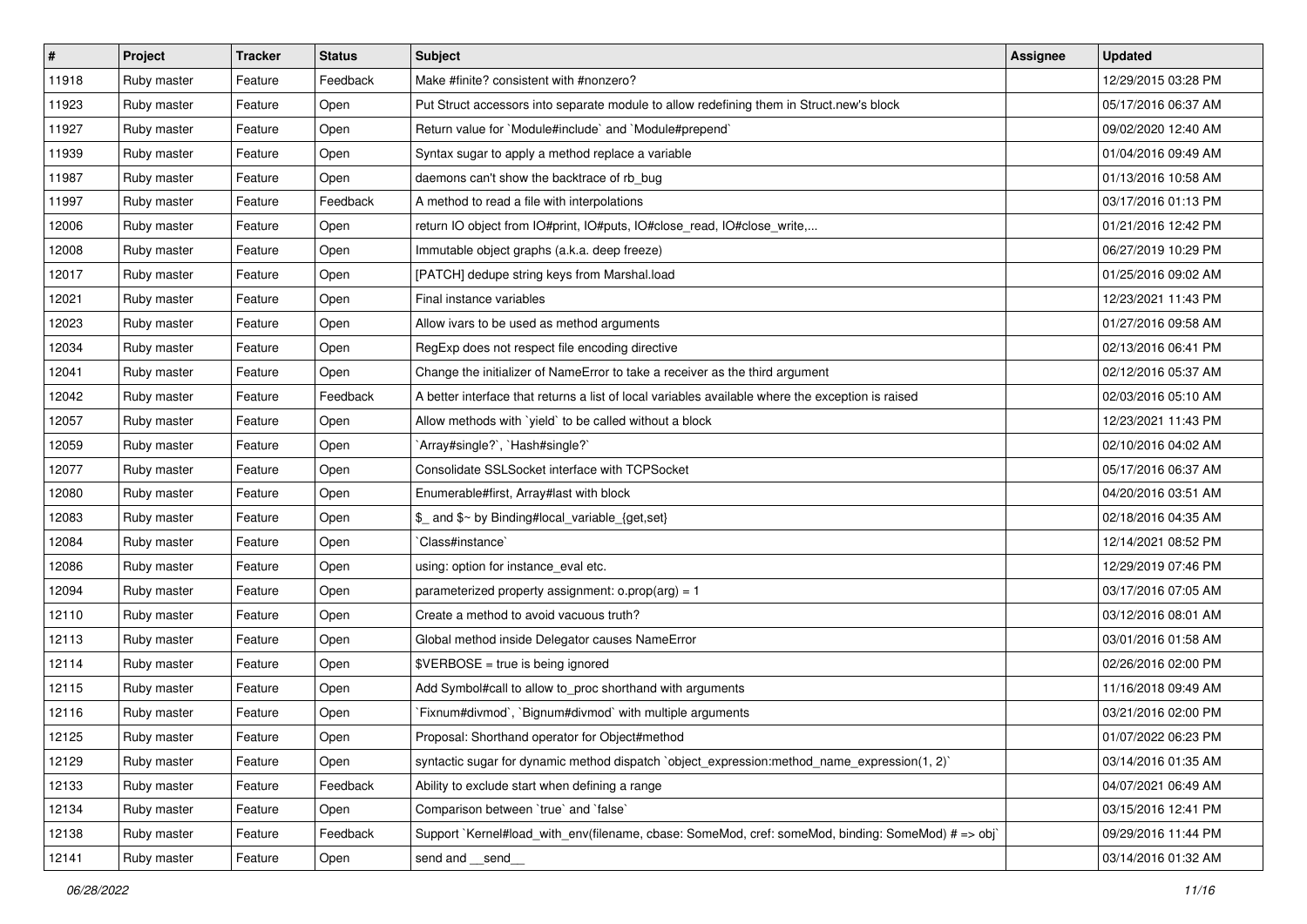| #     | Project     | <b>Tracker</b> | <b>Status</b> | <b>Subject</b>                                                                            | <b>Assignee</b> | <b>Updated</b>      |
|-------|-------------|----------------|---------------|-------------------------------------------------------------------------------------------|-----------------|---------------------|
| 12145 | Ruby master | Feature        | Open          | Aliashood between `size` and `length` is not consistent                                   |                 | 06/27/2019 10:02 PM |
| 12165 | Ruby master | Feature        | Open          | Hash#first, Hash#last                                                                     |                 | 03/12/2016 10:55 AM |
| 12173 | Ruby master | Feature        | Open          | `Time#till_now`                                                                           |                 | 03/16/2016 10:19 AM |
| 12179 | Ruby master | Bug            | Open          | Build failure due to VPATH expansion                                                      |                 | 04/14/2016 01:55 AM |
| 12211 | Ruby master | Feature        | Open          | introduce Date#first_of_month and Date#last_of_month                                      |                 | 03/26/2016 12:58 AM |
| 12214 | Ruby master | Feature        | Open          | Inconsistent behaviour and lack of warnings/errors when referencing duplicated _variables |                 | 03/24/2016 04:58 PM |
| 12226 | Ruby master | Feature        | Open          | Dir.home with valid named user raises ArgumentError on Windows                            |                 | 05/08/2016 10:06 AM |
| 12242 | Ruby master | Feature        | Feedback      | Is it worth adding collision probability of SecureRandom functions in RubyDoc?            |                 | 05/15/2016 07:56 AM |
| 12247 | Ruby master | Feature        | Open          | accept multiple arguments at Array#delete                                                 |                 | 04/04/2016 10:16 PM |
| 12262 | Ruby master | Feature        | Open          | Anti-loop                                                                                 |                 | 04/09/2016 05:30 AM |
| 12263 | Ruby master | Feature        | Feedback      | Feature request: &&. operator (shorthand for foo && foo.method)                           |                 | 05/22/2016 06:03 AM |
| 12272 | Ruby master | Feature        | Open          | Accepting HTML entity name in string literal                                              |                 | 04/13/2016 05:16 AM |
| 12277 | Ruby master | Misc           | Open          | Coding rule: colum number                                                                 |                 | 04/13/2016 06:32 PM |
| 12280 | Ruby master | <b>Bug</b>     | Open          | IO.copy_stream(IO, IO) fails with "pread() not implemented"                               |                 | 04/28/2016 05:51 AM |
| 12282 | Ruby master | Feature        | Open          | Hash#dig! for repeated applications of Hash#fetch                                         |                 | 12/28/2018 05:31 AM |
| 12304 | Ruby master | Feature        | Feedback      | String#split with a block                                                                 |                 | 04/21/2016 12:29 AM |
| 12317 | Ruby master | Feature        | Open          | Name space of a module                                                                    |                 | 09/04/2016 04:59 PM |
| 12319 | Ruby master | Feature        | Open          | Module#const_get` does not accept symbol with nested name                                 |                 | 01/04/2020 07:24 PM |
| 12334 | Ruby master | Feature        | Open          | Final/Readonly Support for Fields / Instance Variables                                    |                 | 07/20/2016 01:49 AM |
| 12350 | Ruby master | Feature        | Open          | Introduce Array#find! that raises an error if element not found                           |                 | 07/19/2016 06:20 AM |
| 12357 | Ruby master | Feature        | Feedback      | Random#initialize with a String                                                           |                 | 05/17/2016 05:20 PM |
| 12378 | Ruby master | Feature        | Open          | arbitrary size Random.new_seed                                                            |                 | 05/13/2016 04:44 PM |
| 12380 | Ruby master | Feature        | Open          | 'Struct' as a subclass of 'Class'                                                         |                 | 05/14/2016 08:28 AM |
| 12399 | Ruby master | Feature        | Feedback      | Restricted, safe version of `Kernel#eval`                                                 |                 | 06/13/2017 12:24 AM |
| 12403 | Ruby master | Feature        | Open          | Optimise Regexp#match?                                                                    |                 | 05/24/2016 05:54 AM |
| 12416 | Ruby master | Feature        | Open          | struct rb_id_table lacks mark function                                                    |                 | 09/22/2020 07:43 PM |
| 12435 | Ruby master | Feature        | Open          | Using connect_nonblock to open TCP connections in Net::HTTP#connect                       |                 | 06/06/2016 12:42 AM |
| 12455 | Ruby master | Feature        | Open          | Add a way for class String to determine whether it has only numbers / digits or not       |                 | 07/20/2016 03:13 AM |
| 12459 | Ruby master | Feature        | Feedback      | Add type coercion option to ARGV getopts arguements.                                      |                 | 06/06/2016 08:37 AM |
| 12481 | Ruby master | Feature        | Feedback      | Add Array#view to allow opt-in copy-on-write sharing of Array contents                    |                 | 07/19/2016 09:08 AM |
| 12482 | Ruby master | Feature        | Open          | ArgumentError.new(nil) should give a better description                                   |                 | 06/16/2016 04:18 AM |
| 12500 | Ruby master | <b>Bug</b>     | Open          | TestProcess#test_aspawn_too_long_path fails on mips with "argument too big"               |                 | 12/29/2019 10:38 AM |
| 12523 | Ruby master | Feature        | Open          | `Object#values_at`                                                                        |                 | 01/05/2020 03:44 PM |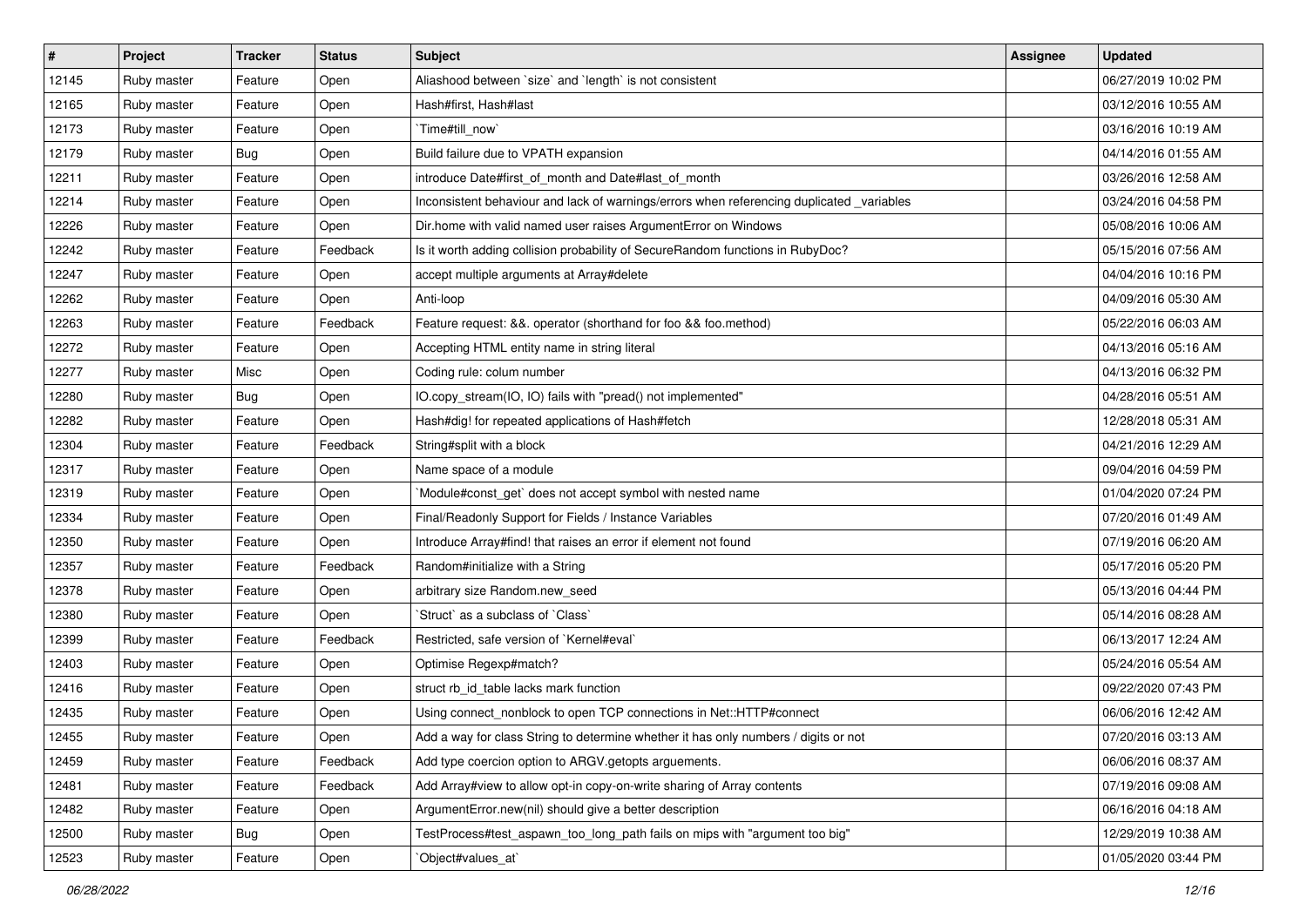| $\sharp$ | Project     | <b>Tracker</b> | <b>Status</b> | <b>Subject</b>                                                                                                       | <b>Assignee</b> | <b>Updated</b>      |
|----------|-------------|----------------|---------------|----------------------------------------------------------------------------------------------------------------------|-----------------|---------------------|
| 12573    | Ruby master | Feature        | Open          | Introduce a straightforward way to discover whether a process is running                                             |                 | 04/19/2017 12:05 PM |
| 12586    | Ruby master | Feature        | Open          | Hash#sample                                                                                                          |                 | 08/10/2016 04:08 AM |
| 12589    | Ruby master | Feature        | Open          | VM performance improvement proposal                                                                                  |                 | 02/20/2018 05:00 AM |
| 12595    | Ruby master | Misc           | Open          | Documentation                                                                                                        |                 | 07/18/2016 04:39 PM |
| 12625    | Ruby master | Feature        | Open          | TypeError.assert, ArgumentError.assert                                                                               |                 | 08/10/2016 04:36 AM |
| 12648    | Ruby master | Feature        | Open          | Enumerable#sort_by` with descending option                                                                           |                 | 10/05/2017 10:24 AM |
| 12689    | Ruby master | <b>Bug</b>     | Open          | Thread isolation of $$~$ and $$$                                                                                     |                 | 04/01/2021 08:51 PM |
| 12698    | Ruby master | Feature        | Feedback      | Method to delete a substring by regex match                                                                          |                 | 04/25/2019 01:05 PM |
| 12700    | Ruby master | Feature        | Open          | regexg heredoc support                                                                                               |                 | 11/24/2017 12:53 AM |
| 12715    | Ruby master | Feature        | Feedback      | Allow ruby hackers to omit having to specify class or module mandatory, if they know exactly what they<br>want to do |                 | 11/25/2016 09:01 AM |
| 12719    | Ruby master | Feature        | Feedback      | 'Struct#merge' for partial updates                                                                                   |                 | 09/29/2021 09:16 PM |
| 12731    | Ruby master | Feature        | Open          | rb_path_to_class should call custom const_defined? methods (take 2)                                                  |                 | 07/25/2019 06:13 PM |
| 12744    | Ruby master | Feature        | Feedback      | Add str.reverse_each_char and str.reverse_chars                                                                      |                 | 09/16/2016 10:41 AM |
| 12751    | Ruby master | Misc           | Open          | Incompatibility of Ruby 3                                                                                            |                 | 09/14/2016 12:48 PM |
| 12755    | Ruby master | Feature        | Open          | optimize instruction sequence                                                                                        |                 | 09/12/2016 07:05 AM |
| 12790    | Ruby master | Feature        | Open          | Better inspect for stdlib classes                                                                                    |                 | 02/27/2017 08:36 PM |
| 12802    | Ruby master | Feature        | Open          | Add BLAKE2 support to Digest                                                                                         |                 | 09/02/2019 05:58 AM |
| 12817    | Ruby master | Feature        | Open          | Consider adding method .sample() on class Hash (if this was not yet proposed)                                        |                 | 10/11/2016 12:57 AM |
| 12843    | Ruby master | Feature        | Open          | Proposal to add a new method to class File in order to determine the name of the file without any suffix             |                 | 10/17/2016 08:56 AM |
| 12848    | Ruby master | Feature        | Assigned      | Crazy idea: Allow regex definition for methods (Do not take it seriously please)                                     |                 | 10/18/2016 12:17 AM |
| 12854    | Ruby master | Feature        | Feedback      | Proc#curry should return an instance of the class, not Proc                                                          |                 | 10/25/2017 09:59 PM |
| 12858    | Ruby master | Feature        | Open          | Supporting batch-requiring of files in ruby                                                                          |                 | 10/23/2016 08:05 AM |
| 12867    | Ruby master | Feature        | Open          | Add ability to check validity of a URL                                                                               |                 | 12/23/2021 11:43 PM |
| 12869    | Ruby master | Feature        | Open          | open-uri's open rejects `BOM' in encoding                                                                            |                 | 10/25/2016 05:06 AM |
| 12901    | Ruby master | Feature        | Open          | Anonymous functions without scope lookup overhead                                                                    |                 | 01/01/2022 12:30 PM |
| 12911    | Ruby master | Misc           | Assigned      | Translate docs                                                                                                       |                 | 11/24/2021 04:52 AM |
| 12928    | Ruby master | Feature        | Open          | Use socket conect timeout in net stdlib for open timeout                                                             |                 | 12/02/2019 09:20 PM |
| 12957    | Ruby master | Feature        | Feedback      | A more OO way to create lambda Procs                                                                                 |                 | 01/24/2017 08:43 PM |
| 12964    | Ruby master | Feature        | Feedback      | Add sub? and gsub? method to string class.                                                                           |                 | 11/22/2016 10:13 AM |
| 12968    | Ruby master | Feature        | Open          | Allow default value via block for Integer(), Float() and Rational()                                                  |                 | 06/28/2017 05:53 PM |
| 12969    | Ruby master | Feature        | Open          | Allow optional parameter in String#strip and related                                                                 |                 | 01/20/2017 08:19 AM |
| 12982    | Ruby master | Feature        | Feedback      | ruby 2.3.1 got crash on macos                                                                                        |                 | 12/23/2021 11:40 PM |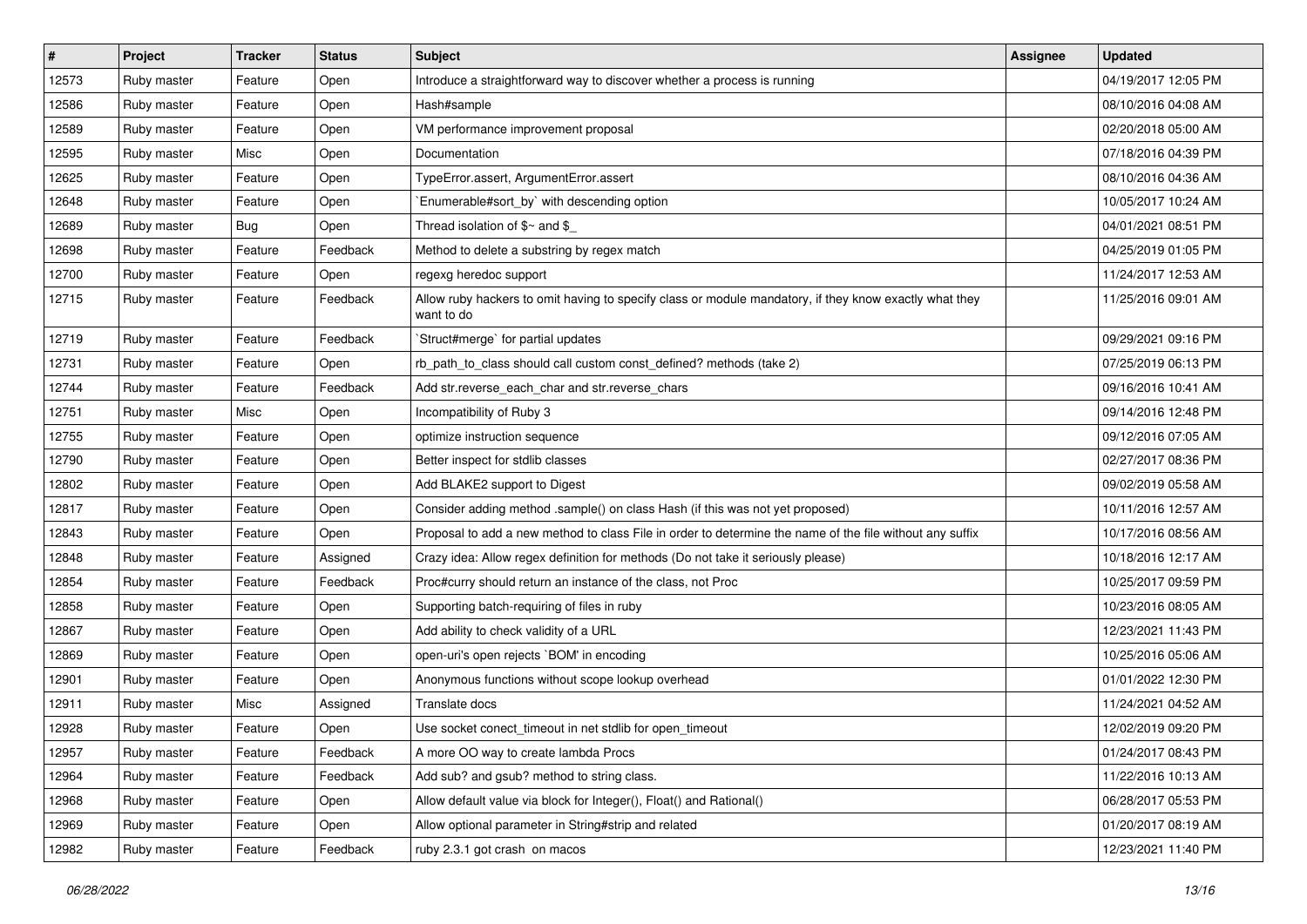| $\vert$ # | <b>Project</b> | <b>Tracker</b> | <b>Status</b> | <b>Subject</b>                                                                         | Assignee | <b>Updated</b>      |
|-----------|----------------|----------------|---------------|----------------------------------------------------------------------------------------|----------|---------------------|
| 12985     | Ruby master    | Feature        | Open          | HTTP should handle cookies                                                             |          | 06/24/2019 10:38 PM |
| 12986     | Ruby master    | Feature        | Open          | HTTP/request basic_auth context should be switched                                     |          | 06/24/2019 10:38 PM |
| 12992     | Ruby master    | Feature        | Open          | ArgumentError if hostname is missing                                                   |          | 07/27/2021 11:40 AM |
| 13006     | Ruby master    | Feature        | Open          | backtrace of thread killer                                                             |          | 12/06/2016 01:11 AM |
| 13025     | Ruby master    | Feature        | Feedback      | String equality operator does not perform implicit conversion                          |          | 12/12/2016 07:18 AM |
| 13026     | Ruby master    | Feature        | Open          | Public singleton methods                                                               |          | 02/22/2017 06:53 PM |
| 13048     | Ruby master    | Feature        | Open          | Better way to do Regexp.new(Regexp.escape("some string"))                              |          | 01/20/2017 04:01 AM |
| 13057     | Ruby master    | Misc           | Feedback      | BasicObject#_send_ documentation contains references to #send                          |          | 12/26/2016 09:49 PM |
| 13072     | Ruby master    | Misc           | Open          | Current state of date standard library                                                 |          | 09/02/2017 05:38 PM |
| 13095     | Ruby master    | Feature        | Open          | [PATCH] io.c (rb_f_syscall): remove deprecation notice                                 |          | 03/26/2017 06:21 AM |
| 13103     | Ruby master    | Feature        | Open          | [PATCH] random.c: use "__NR_" syscall prefix on Linux (instead of "SYS_")              |          | 01/11/2017 10:51 PM |
| 13108     | Ruby master    | Feature        | Open          | [Doc Request] Explicitly document Range#sum                                            |          | 01/05/2017 11:50 PM |
| 13124     | Ruby master    | Feature        | Open          | Should #puts convert to external encoding?                                             |          | 12/01/2017 06:45 PM |
| 13151     | Ruby master    | <b>Bug</b>     | Open          | File.writable? doesn't report correctly if a directory is writable on Windows.         |          | 01/23/2017 05:46 PM |
| 13153     | Ruby master    | Feature        | Open          | Inconsistent sprintf formatting for 0 value                                            |          | 09/29/2020 03:30 PM |
| 13164     | Ruby master    | <b>Bug</b>     | Open          | A second `SystemStackError` exception results in `Segmentation fault (core dumped)`    |          | 04/14/2017 01:05 PM |
| 13166     | Ruby master    | Feature        | Feedback      | Feature Request: Byte Arrays for Ruby 3                                                |          | 03/31/2017 08:04 AM |
| 13174     | Ruby master    | Feature        | Open          | Smaller id_table on 64bit platform                                                     |          | 01/31/2017 02:05 PM |
| 13207     | Ruby master    | Feature        | Feedback      | Allow keyword local variable names like `class` or `for`                               |          | 02/13/2017 06:22 AM |
| 13209     | Ruby master    | Misc           | Open          | fact.rb in ruby/sample variations                                                      |          | 02/14/2017 12:10 AM |
| 13211     | Ruby master    | Feature        | Open          | Hash#delete taking a splat                                                             |          | 04/29/2017 08:41 PM |
| 13220     | Ruby master    | Bug            | Feedback      | Enhance support of Unicode strings manipulation                                        |          | 06/14/2019 08:58 PM |
| 13240     | Ruby master    | Feature        | Open          | Change Unicode property implementation in Onigmo from inversion lists to direct lookup |          | 02/22/2017 08:01 AM |
| 13241     | Ruby master    | Feature        | Open          | Method(s) to access Unicode properties for characters/strings                          |          | 08/08/2019 08:10 PM |
| 13245     | Ruby master    | Feature        | Open          | [PATCH] reject inter-thread TLS modification                                           |          | 09/12/2017 12:54 PM |
| 13257     | Ruby master    | Feature        | Feedback      | Symbol#singleton_class should be undef                                                 |          | 06/01/2020 09:41 PM |
| 13259     | Ruby master    | Feature        | Open          | Kernel#Date                                                                            |          | 02/28/2017 12:09 PM |
| 13263     | Ruby master    | Feature        | Open          | Add companion integer nth-root method to recent Integer#isqrt                          |          | 04/05/2017 12:49 AM |
| 13290     | Ruby master    | Feature        | Feedback      | A method to use a hash like in a case construction                                     |          | 03/13/2017 07:28 AM |
| 13314     | Ruby master    | Feature        | Open          | dig=                                                                                   |          | 03/14/2017 12:55 PM |
| 13333     | Ruby master    | Feature        | Open          | block to yield                                                                         |          | 05/19/2017 09:01 AM |
| 13342     | Ruby master    | Feature        | Open          | Improve yielding block performance                                                     |          | 06/24/2019 08:33 PM |
| 13374     | Ruby master    | Feature        | Open          | Fix one of performance regressions in method calling                                   |          | 06/24/2019 08:32 PM |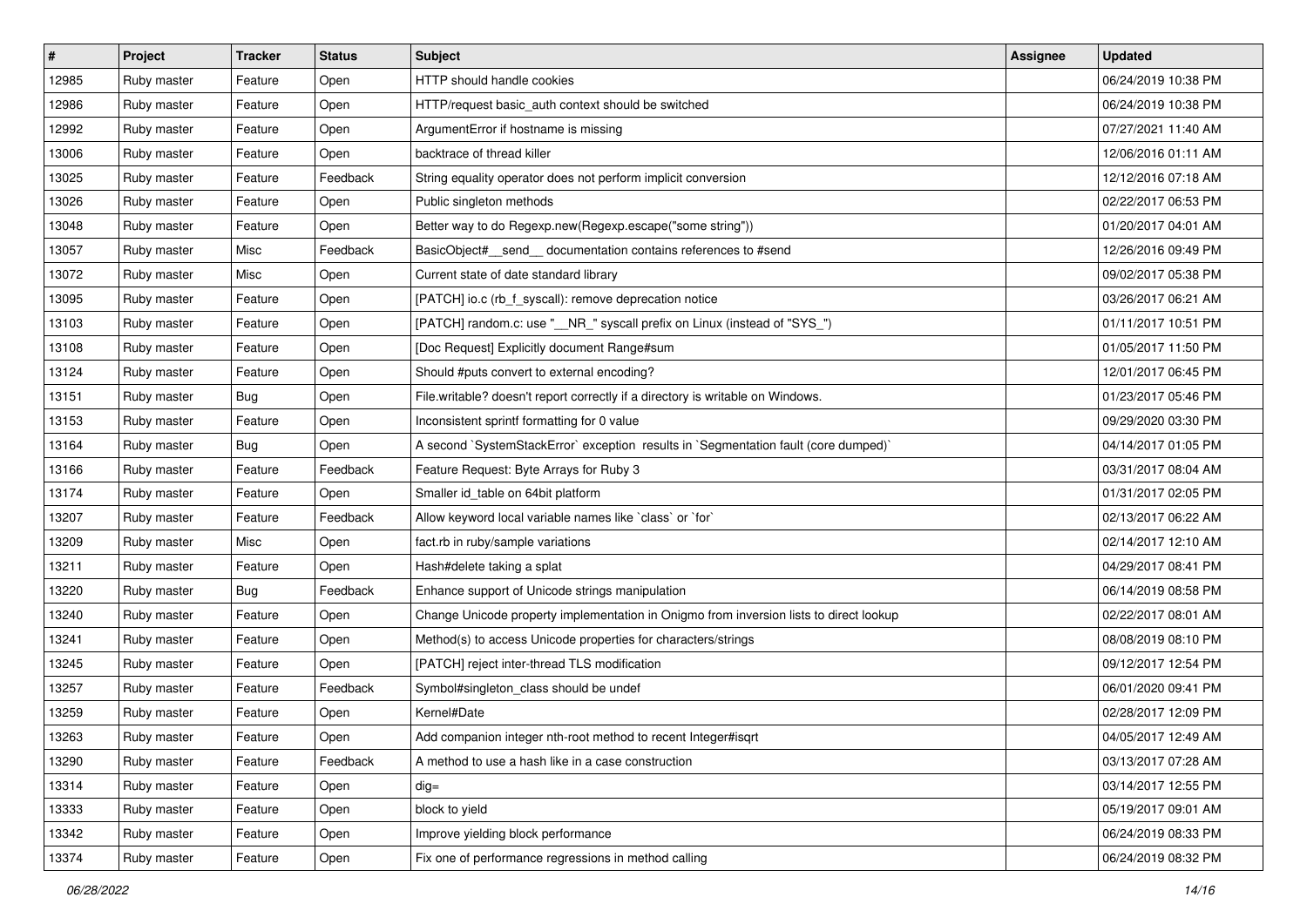| $\vert$ # | <b>Project</b> | <b>Tracker</b> | <b>Status</b> | <b>Subject</b>                                                                                         | Assignee | <b>Updated</b>      |
|-----------|----------------|----------------|---------------|--------------------------------------------------------------------------------------------------------|----------|---------------------|
| 13395     | Ruby master    | Feature        | Open          | Add a method to check for not nil                                                                      |          | 09/30/2017 12:53 PM |
| 13434     | Ruby master    | Feature        | Open          | better method definition in C API                                                                      |          | 07/13/2017 07:41 AM |
| 13436     | Ruby master    | Feature        | Open          | Improve performance of Array#<=> with Fixnum/Float/String elements                                     |          | 06/24/2019 08:26 PM |
| 13482     | Ruby master    | Feature        | Open          | Improve performance of "set instance variable"                                                         |          | 06/24/2019 08:25 PM |
| 13485     | Ruby master    | <b>Bug</b>     | Open          | MinGW TestEnumerable#test_callcc SEGV info                                                             |          | 04/19/2017 04:17 PM |
| 13497     | Ruby master    | Misc           | Open          | Docs, code samples, Ripper example                                                                     |          | 04/23/2017 04:27 AM |
| 13500     | Ruby master    | <b>Bug</b>     | Open          | MinGW TestArity#test_proc_err_mess stops testing                                                       |          | 04/26/2017 03:27 PM |
| 13502     | Ruby master    | Feature        | Open          | remove unused Array#to_s implementation                                                                |          | 07/27/2021 11:41 AM |
| 13506     | Ruby master    | Feature        | Open          | Improve performance of Complex#{+,-,*,/,**,abs2}                                                       |          | 06/24/2019 08:21 PM |
| 13507     | Ruby master    | Feature        | Open          | Improve performance of some Complex methods where call Numeric#real? internally                        |          | 06/24/2019 08:21 PM |
| 13514     | Ruby master    | Feature        | Open          | [PATCH] thread_pthread.c (native_sleep): preserve old unblock function                                 |          | 07/27/2021 11:41 AM |
| 13542     | Ruby master    | <b>Bug</b>     | Open          | MinGW trunk Builds - Summary of Issues                                                                 |          | 05/19/2017 07:04 PM |
| 13557     | Ruby master    | Feature        | Open          | there's no way to pass backtrace locations as a massaged backtrace                                     |          | 06/24/2019 08:21 PM |
| 13559     | Ruby master    | Feature        | Feedback      | Change implementation of Feature #6721                                                                 |          | 05/18/2017 12:31 PM |
| 13571     | Ruby master    | <b>Bug</b>     | Open          | Script arguments, encoding, windows / MinGW                                                            |          | 11/12/2017 10:53 PM |
| 13574     | Ruby master    | Feature        | Open          | Method redefinition warning                                                                            |          | 08/25/2019 06:11 PM |
| 13576     | Ruby master    | Feature        | Open          | File#to_path shall be deleted                                                                          |          | 06/24/2019 08:20 PM |
| 13588     | Ruby master    | Feature        | Feedback      | Add Encoding#min_char_size, #max_char_size, #minmax_char_size                                          |          | 05/29/2017 07:51 AM |
| 13613     | Ruby master    | Feature        | Feedback      | Prefer that require/require_relative/load to tell us permission error if the target file is unreadable |          | 09/25/2017 12:16 PM |
| 13620     | Ruby master    | Feature        | Open          | Simplifying MRI's build system: always make install                                                    |          | 07/08/2018 09:41 AM |
| 13626     | Ruby master    | Feature        | Open          | Add String#byteslice!                                                                                  |          | 07/03/2018 11:07 PM |
| 13634     | Ruby master    | Misc           | Open          | NilClass is lying about respond_to?(:clone)                                                            |          | 06/06/2017 08:27 AM |
| 13639     | Ruby master    | Feature        | Open          | Add "RTMIN" and "RTMAX" to Signal.list                                                                 |          | 08/31/2017 09:06 AM |
| 13644     | Ruby master    | <b>Bug</b>     | Open          | Windows - Setting Time.now                                                                             |          | 06/11/2017 03:43 AM |
| 13645     | Ruby master    | Feature        | Open          | Syntactic sugar for indexing when using the safe navigation operator                                   |          | 04/16/2019 03:00 PM |
| 13668     | Ruby master    | Feature        | Open          | Show / log test-all skips in CI here or at http://rubyci.org/ ?                                        |          | 06/20/2017 03:30 AM |
| 13677     | Ruby master    | Feature        | Feedback      | Add more details to error "Name or service not known (SocketError)"                                    |          | 04/01/2019 09:12 AM |
| 13681     | Ruby master    | Feature        | Open          | Ruby digest init fails in FIPS mode when built against OpenSSL ~> 1.0.1                                |          | 07/04/2017 05:17 PM |
| 13683     | Ruby master    | Feature        | Feedback      | Add strict Enumerable#single                                                                           |          | 09/02/2021 05:52 PM |
| 13719     | Ruby master    | Feature        | Open          | [PATCH] net/http: allow existing socket arg for Net::HTTP.start                                        |          | 09/12/2020 09:45 PM |
| 13733     | Ruby master    | Feature        | Open          | Dump the delegator instead of the delegated object                                                     |          | 06/29/2018 05:09 PM |
| 13750     | Ruby master    | Feature        | Open          | Improve String#casecmp? and Symbol#casecmp? performance with ASCII string                              |          | 01/24/2021 07:12 AM |
| 13763     | Ruby master    | Feature        | Open          | Trigger "unused variable warning" for unused variables in parameter lists                              |          | 11/28/2017 04:49 AM |